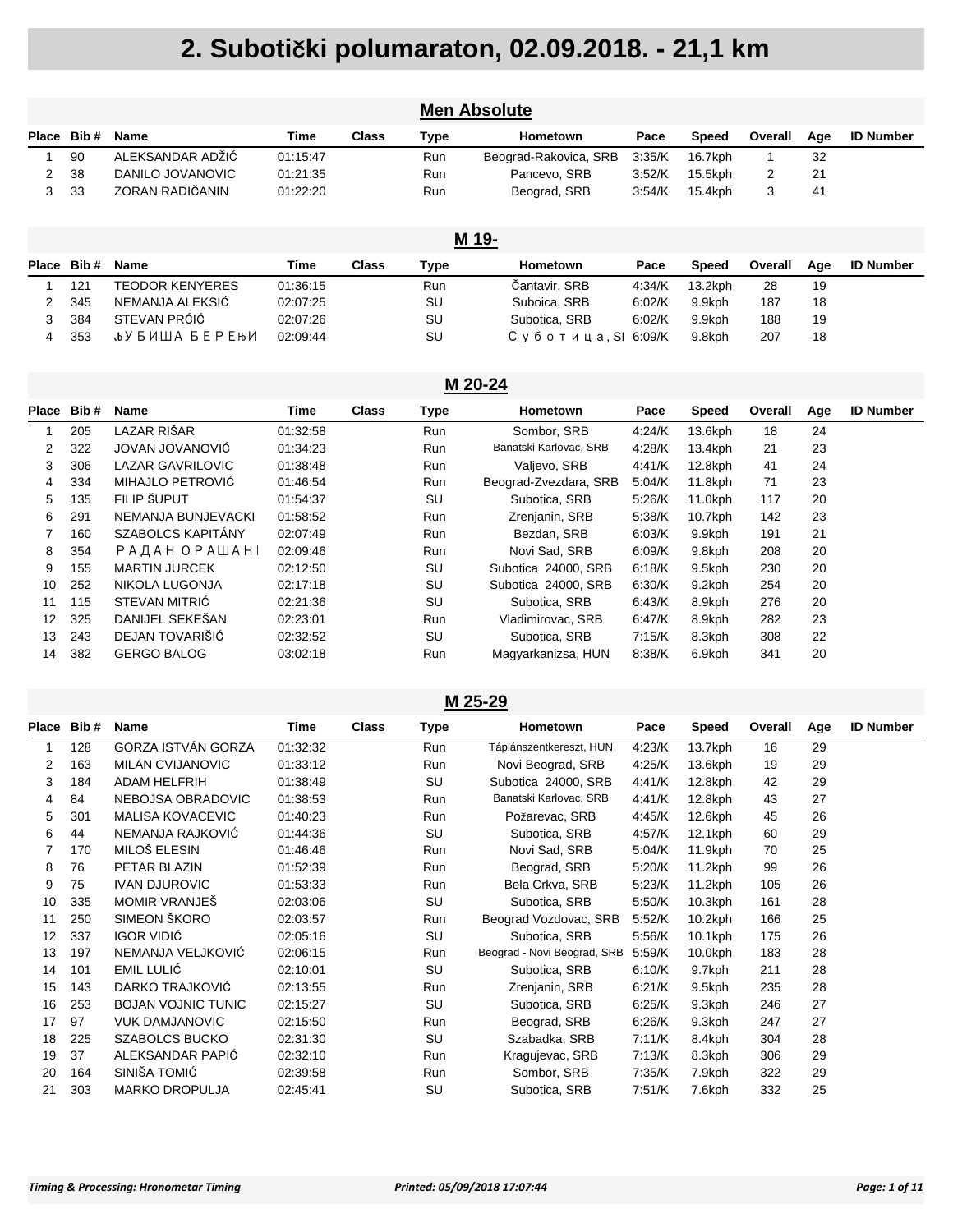|                | M 30-34    |                                     |          |              |             |                         |        |              |         |     |                  |  |  |
|----------------|------------|-------------------------------------|----------|--------------|-------------|-------------------------|--------|--------------|---------|-----|------------------|--|--|
|                | Place Bib# | Name                                | Time     | <b>Class</b> | <b>Type</b> | Hometown                | Pace   | <b>Speed</b> | Overall | Age | <b>ID Number</b> |  |  |
| 1              | 376        | ZORAN MARKOVIĆ                      | 01:27:01 |              | Run         | Bački Jarak, SRB        | 4:07/K | 14.6kph      | 5       | 33  |                  |  |  |
| $\overline{2}$ | 298        | BRANISLAV ŽIVIĆ                     | 01:32:02 |              | Run         | Beograd-Voždovac, SRB   | 4:22/K | 13.8kph      | 14      | 34  |                  |  |  |
| 3              | 332        | <b>SLAVKO ADAMOV</b>                | 01:35:22 |              | SU          | Subotica, SRB           | 4:31/K | 13.3kph      | 27      | 34  |                  |  |  |
| 4              | 256        | <b>DMITRY GREBENKOV</b>             | 01:41:28 |              | Run         | Beograd, RUS            | 4:48/K | 12.5kph      | 50      | 30  |                  |  |  |
| 5              | 275        | <b>DEJAN TIKVICKI</b>               | 01:42:27 |              | SU          | Subotica, SRB           | 4:51/K | 12.4kph      | 52      | 32  |                  |  |  |
| 6              | 300        | NEBOJŠA ĆIROVIĆ                     | 01:44:52 |              | Run         | Vozdovac-Beograd, SRB   | 4:58/K | 12.1kph      | 61      | 34  |                  |  |  |
| $\overline{7}$ | 195        | SAŠA STOJANOVIĆ                     | 01:45:29 |              | Run         | Senta, SRB              | 5:00/K | 12.0kph      | 64      | 31  |                  |  |  |
| 8              | 269        | LÁSZLÓ CSORDALICS                   | 01:46:12 |              | SU          | Subotica, SRB           | 5:02/K | 11.9kph      | 69      | 30  |                  |  |  |
| 9              | 333        | MARKO JOVIČIĆ                       | 01:46:55 |              | Run         | Beograd-Železnik, SRB   | 5:04/K | 11.8kph      | 72      | 30  |                  |  |  |
| 10             | 239        | PETAR JOVANOVIC                     | 01:47:31 |              | Run         | Kragujevac, SRB         | 5:06/K | 11.8kph      | 75      | 31  |                  |  |  |
| 11             | 350        | MIRKO KUJUNDŽIĆ                     | 01:50:12 |              | SU          | Subotica, SRB           | 5:13/K | 11.5kph      | 84      | 32  |                  |  |  |
| 12             | 366        | <b>VLADIMIR MILOJEVIC</b>           | 01:51:01 |              | Run         | Cirih, SUI              | 5.16/K | 11.4kph      | 87      | 34  |                  |  |  |
| 13             | 209        | SAŠA NEDELJKOVIĆ                    | 01:52:40 |              | Run         | Kragujevac, SRB         | 5:20/K | 11.2kph      | 100     | 33  |                  |  |  |
| 14             | 219        | MILOŠ KAJTEZ                        | 01:52:53 |              | Run         | Bačka Palanka, SRB      | 5:21/K | 11.2kph      | 102     | 31  |                  |  |  |
| 15             | 52         | MILAN DAKIĆ                         | 01:53:57 |              | SU          | Subotica 24000, SRB     | 5:24/K | 11.1kph      | 108     | 34  |                  |  |  |
| 16             | 191        | <b>BOJAN MILANKOVIĆ</b>             | 01:54:12 |              | SU          | Subotica, SRB           | 5:25/K | 11.1kph      | 109     | 31  |                  |  |  |
| 17             | 338        | DEJAN ŠPANOVIĆ                      | 01:55:01 |              | Run         | Beograd, SRB            | 5:27/K | 11.0kph      | 121     | 33  |                  |  |  |
| 18             | 193        | <b>IGOR BAKOŠ</b>                   | 01:57:07 |              | Run         | Bačka Palanka, SRB      | 5.33/K | 10.8kph      | 129     | 34  |                  |  |  |
| 19             | 148        | <b>BOGDAN ĐORĐEVIĆ</b>              | 02:02:52 |              | Run         | Novi Sad, SRB           | 5:49/K | 10.3kph      | 160     | 31  |                  |  |  |
| 20             | 314        | DAMIR BUBIĆ                         | 02:03:10 |              | SU          | Subotica, SRB           | 5:50/K | 10.3kph      | 162     | 32  |                  |  |  |
| 21             | 324        | NIKOLA RANKOVIĆ                     | 02:04:30 |              | Run         | Beograd, SRB            | 5:54/K | 10.2kph      | 169     | 31  |                  |  |  |
| 22             | 327        | MILENKO NIKOLIĆ                     | 02:08:15 |              | Run         | Beograd - Rakovica, SRB | 6.05/K | 9.9kph       | 194     | 32  |                  |  |  |
| 23             | 92         | VASA VORKAPIĆ                       | 02:08:28 |              | Run         | Indija, SRB             | 6.05/K | 9.9kph       | 197     | 33  |                  |  |  |
| 24             | 25         | TAMAŠ HELFRIH                       | 02:09:37 |              | SU          | Subotica, SRB           | 6:09/K | 9.8kph       | 204     | 34  |                  |  |  |
| 25             | 189        | <b>ANDOR KOZA</b>                   | 02:10:01 |              | SU          | Subotica, SRB           | 6:10/K | 9.7kph       | 213     | 34  |                  |  |  |
| 26             | 230        | <b>ZOLTAN PAP</b>                   | 02:10:24 |              | Run         | Male Pijace, SRB        | 6.11/K | 9.7kph       | 216     | 33  |                  |  |  |
| 27             | 72         | <b>VELJKO BAJIĆ</b>                 | 02:11:38 |              | Run         | Lajkovac, SRB           | 6:14/K | 9.6kph       | 220     | 32  |                  |  |  |
| 28             | 192        | <b>BRANKO ŠARAC</b>                 | 02:13:24 |              | Run         | Lovćenac, SRB           | 6:19/K | 9.5kph       | 233     | 30  |                  |  |  |
| 29             | 257        | <b>SLOBODAN</b><br><b>TODOROVIĆ</b> | 02:15:20 |              | SU          | Subotica 24000, SRB     | 6:25/K | 9.4kph       | 244     | 31  |                  |  |  |
| 30             | 290        | <b>CSABA BIRKAS</b>                 | 02:19:36 |              | SU          | Subotica, SRB           | 6:37/K | 9.1kph       | 264     | 32  |                  |  |  |
| 31             | 319        | <b>ATTILA TOTH</b>                  | 02:19:46 |              | Run         | Palics, SRB             | 6:37/K | 9.1kph       | 266     | 34  |                  |  |  |
| 32             | 69         | ILIJA IVOŠEVIĆ                      | 02:20:23 |              | Run         | Beograd, SRB            | 6.39/K | 9.0kph       | 269     | 32  |                  |  |  |
| 33             | 8          | <b>BRANKO PEJOVIĆ</b>               | 02:20:56 |              | Run         | Palić, SRB              | 6.41/K | 9.0kph       | 270     | 32  |                  |  |  |
| 34             | 352        | ДРАГАН ЗАРИЋ                        | 02:21:47 |              | SU          | Суботица, SI 6:43/K     |        | 8.9kph       | 278     | 30  |                  |  |  |
| 35             | 198        | MIROSLAV DROBINA                    | 02:22:31 |              | Run         | Vukovar, CRO            | 6:45/K | 8.9kph       | 281     | 33  |                  |  |  |
| 36             | 383        | <b>TOMISLAV ANTONIĆ</b>             | 02:25:16 |              | Run         | Beograd, SRB            | 6.53/K | 8.7kph       | 286     | 31  |                  |  |  |
| 37             | 336        | <b>BRANISLAV LALIĆ</b>              | 02:26:52 |              | SU          | Subotica, SRB           | 6:58/K | 8.6kph       | 291     | 32  |                  |  |  |
| 38             | $70\,$     | DUŠKO TOŠIN                         | 02:34:40 |              | SU          | Subotica, SRB           | 7:20/K | 8.2kph       | 312     | 30  |                  |  |  |
| 39             | 362        | ROLAND SZABO                        | 02:35:34 |              | Run         | Szeeged, HUN            | 7:22/K | 8.1kph       | 313     | 30  |                  |  |  |
| 40             | 154        | <b>TIHOMIR LENDVAI</b>              | 02:42:37 |              | SU          | Subotica, SRB           | 7:42/K | 7.8kph       | 327     | 34  |                  |  |  |
| 41             | 56         | <b>MILAN MARKO</b>                  | 02:43:14 |              | Run         | Deszk, HUN              | 7:44/K | 7.8kph       | 328     | 33  |                  |  |  |
| 42             | 203        | ARNOLD LOSONC                       | 02:43:43 |              | SU          | Subotica, SRB           | 7:45/K | 7.7kph       | 330     | 31  |                  |  |  |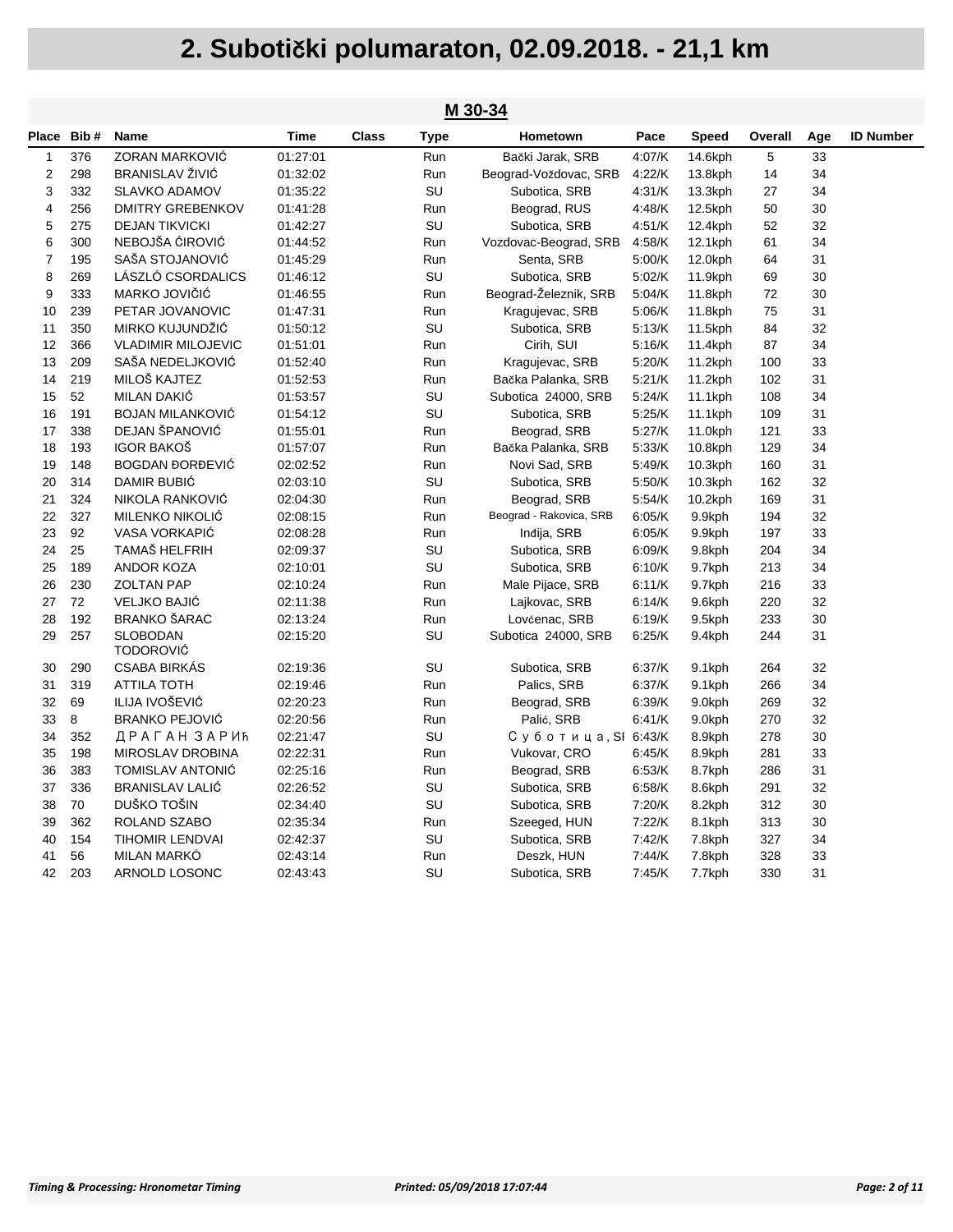|                | M35-39 |                                   |          |              |             |                           |        |         |         |     |                  |  |  |
|----------------|--------|-----------------------------------|----------|--------------|-------------|---------------------------|--------|---------|---------|-----|------------------|--|--|
| Place          | Bib#   | <b>Name</b>                       | Time     | <b>Class</b> | <b>Type</b> | Hometown                  | Pace   | Speed   | Overall | Age | <b>ID Number</b> |  |  |
| 1              | 100    | NOVICA STOJANOVIC                 | 01:25:29 |              | Run         | Kovin, SRB                | 4:03/K | 14.8kph | 4       | 35  |                  |  |  |
| 2              | 94     | NEBOJŠA VUJKOVIĆ<br><b>CVIJIN</b> | 01:30:24 |              | Run         | Novi Sad, SRB             | 4:17/K | 14.0kph | 10      | 36  |                  |  |  |
| 3              | 299    | PETAR BLAŽIĆ                      | 01:31:56 |              | Run         | Novi Sad, SRB             | 4:21/K | 13.8kph | 13      | 36  |                  |  |  |
| 4              | 27     | <b>CSABA LEVENTE NAGY</b>         | 01:32:45 |              | Run         | Kecskemét, HUN            | 4:24/K | 13.7kph | 17      | 37  |                  |  |  |
| 5              | 196    | DARKO KMEZIC                      | 01:34:27 |              | Run         | Beograd - Obrenovac, SRB  | 4:29/K | 13.4kph | 23      | 39  |                  |  |  |
| 6              | 141    | NIKOLA RADOVIĆ                    | 01:34:39 |              | Run         | Beograd-Železnik, SRB     | 4:29/K | 13.4kph | 25      | 35  |                  |  |  |
| $\overline{7}$ | 218    | <b>BALINT FRIDRIH</b>             | 01:38:26 |              | Run         | Senta, SRB                | 4:40/K | 12.9kph | 36      | 38  |                  |  |  |
| 8              | 132    | <b>BALAZS REMPORT</b>             | 01:38:41 |              | Run         | Budapest, HUN             | 4:41/K | 12.8kph | 40      | 35  |                  |  |  |
| 9              | 326    | DARKO PETROVIĆ                    | 01:42:03 |              | Run         | Beograd/Novi Beograd, SRB | 4:50/K | 12.4kph | 51      | 38  |                  |  |  |
| 10             | 222    | <b>DRAGOMIR ILIĆ</b>              | 01:45:24 |              | Run         | Obrenovac, SRB            | 5:00/K | 12.0kph | 62      | 36  |                  |  |  |
| 11             | 288    | NENAD BOGAR                       | 01:45:31 |              | SU          | Subotica, SRB             | 5:00/K | 12kph   | 65      | 38  |                  |  |  |
| 12             | 238    | <b>ЂО РЂЕ СЛАДАКО</b>             | 01:45:34 |              | Run         | Сомбор, SRB               | 5:00/K | 12.0kph | 66      | 35  |                  |  |  |
| 13             | 321    | ALEKSANDAR UZELAC                 | 01:49:36 |              | Run         | Velika Gorica, CRO        | 5:12/K | 11.6kph | 82      | 36  |                  |  |  |
| 14             | 246    | <b>DANILO BULATOVIC</b>           | 01:51:37 |              | Run         | Beograd-Novi Beograd, SRB | 5.17/K | 11.3kph | 91      | 36  |                  |  |  |
| 15             | 342    | LASZLO KALMAN                     | 01:52:10 |              | Run         | Segedin, HUN              | 5:19/K | 11.3kph | 94      | 39  |                  |  |  |
| 16             | 43     | DARKO JANKULOVSKI                 | 01:52:46 |              | SU          | Subotica, SRB             | 5:21/K | 11.2kph | 101     | 37  |                  |  |  |
| 17             | 55     | <b>SASA MOMCILOVIC</b>            | 01:53:39 |              | Run         | Ruma, SRB                 | 5:23/K | 11.1kph | 106     | 38  |                  |  |  |
| 18             | 78     | <b>VEPRIM PRESHEVA</b>            | 01:54:14 |              | Run         | Presevo, SRB              | 5:25/K | 11.1kph | 110     | 35  |                  |  |  |
| 19             | 17     | NENAD NEDOVIĆ                     | 01:54:18 |              | Run         | Beograd, SRB              | 5:25/K | 11.1kph | 112     | 39  |                  |  |  |
| 20             | 16     | RADOVAN POPOVIC                   | 01:54:34 |              | Run         | Beograd, SRB              | 5:26/K | 11.1kph | 114     | 37  |                  |  |  |
| 21             | 186    | DAVOR ČULIĆ                       | 01:54:45 |              | Run         | Sombor, SRB               | 5:26/K | 11.0kph | 118     | 39  |                  |  |  |
| 22             | 367    | LJUBOMIR PANTIĆ                   | 01:54:51 |              | Run         | Srbobran, SRB             | 5:27/K | 11.0kph | 119     | 35  |                  |  |  |
| 23             | 305    | NEBOJŠA TRAJKOVIĆ                 | 01:57:18 |              | Run         | Leskovac, SRB             | 5:34/K | 10.8kph | 130     | 35  |                  |  |  |
| 24             | 370    | ROBERT LENGYEL                    | 01:57:20 |              | Run         | Szeged, SRB               | 5:34/K | 10.8kph | 131     | 36  |                  |  |  |
| 25             | 30     | <b>ALBERT BOROS</b>               | 01:57:23 |              | SU          | Subotica, SRB             | 5:34/K | 10.8kph | 132     | 36  |                  |  |  |
| 26             | 48     | NENAD GRKOVIĆ                     | 01:58:57 |              | SU          | Subotica, SRB             | 5:38/K | 10.6kph | 143     | 38  |                  |  |  |
| 27             | 371    | <b>ZSOLT ANTAL</b>                | 02:01:48 |              | Run         | Kecskemét, HUN            | 5:46/K | 10.4kph | 156     | 37  |                  |  |  |
| 28             | 42     | NIKOLA MARKOVIĆ                   | 02:05:00 |              | Run         | Beograd, SRB              | 5:55/K | 10.1kph | 172     | 38  |                  |  |  |
| 29             | 81     | GIACOMO BOSISIO                   | 02:05:14 |              | Run         | Beograd, SRB              | 5:56/K | 10.1kph | 173     | 39  |                  |  |  |
| 30             | 339    | <b>ANDRAS CHANYI</b>              | 02:05:24 |              | SU          | Subotica, SRB             | 5:57/K | 10.1kph | 178     | 37  |                  |  |  |
| 31             | 64     | ANDOR LUHOVIC                     | 02:09:12 |              | SU          | Subotica, SRB             | 6:07/K | 9.8kph  | 201     | 36  |                  |  |  |
| 32             | 309    | <b>DEJAN RELJIN</b>               | 02:09:37 |              | Run         | Beograd, SRB              | 6:09/K | 9.8kph  | 205     | 35  |                  |  |  |
| 33             | 236    | SRDJAN SAULIĆ                     | 02:09:49 |              | SU          | Subotica 24000, SRB       | 6:09/K | 9.8kph  | 209     | 39  |                  |  |  |
| 34             | 259    | <b>DALIBOR HORVACKI</b>           | 02:09:57 |              | SU          | Subotica, SRB             | 6:09/K | 9.7kph  | 210     | 39  |                  |  |  |
| 35             | 166    | ANDRÁS SZABÓ                      | 02:10:24 |              | Run         | Dunaújváros, HUN          | 6:11/K | 9.7kph  | 215     | 38  |                  |  |  |
| 36             | 54     | ÁRPÁD FREMOND                     | 02:11:37 |              | Run         | Pačir, SRB                | 6:14/K | 9.6kph  | 219     | 37  |                  |  |  |
| 37             | 355    | <b>VIKTOR BOROS</b>               | 02:16:04 |              | Run         | Kiskunhalas, HUN          | 6:27/K | 9.3kph  | 251     | 37  |                  |  |  |
| 38             | 71     | <b>BALINT JUHASZ</b>              | 02:21:06 |              | Run         | Mali Iđoš, SRB            | 6:41/K | 9.0kph  | 271     | 36  |                  |  |  |
| 39             | 202    | ŽOLT VINKLER                      | 02:27:02 |              | SU          | Subotica, SRB             | 6:58/K | 8.6kph  | 293     | 36  |                  |  |  |
| 40             | 340    | MIRKO DRAŽIĆ                      | 02:31:47 |              | SU          | Subotica, SRB             | 7:12/K | 8.3kph  | 305     | 36  |                  |  |  |
| 41             | 107    | <b>DAVOR SARCEVIC</b>             | 02:37:42 |              | SU          | Subotica, SRB             | 7:28/K | 8.0kph  | 316     | 39  |                  |  |  |
| 42             | 286    | DARKO KIRALJ                      | 02:38:20 |              | SU          | Subotica 24000, SRB       | 7:30/K | 8.0kph  | 318     | 38  |                  |  |  |
| 43             | 287    | <b>BORIS SAULIC</b>               | 02:52:14 |              | SU          | Subotica, SRB             | 8:10/K | 7.4kph  | 335     | 38  |                  |  |  |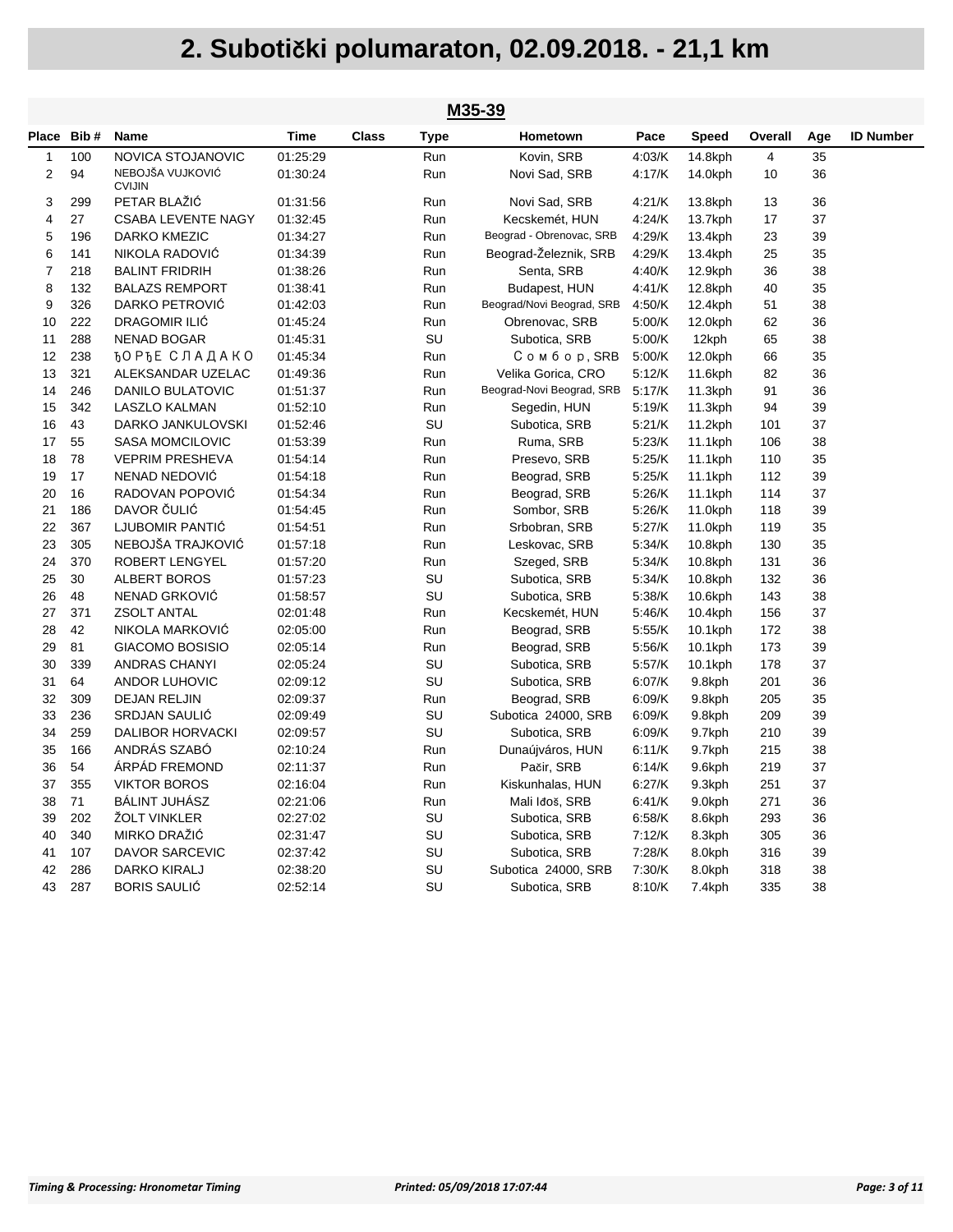| M 40-44        |                                                                                 |                                                                                                                                                    |                                                          |             |                                                 |                                                                                                         |                                                |                            |                   |                            |  |  |
|----------------|---------------------------------------------------------------------------------|----------------------------------------------------------------------------------------------------------------------------------------------------|----------------------------------------------------------|-------------|-------------------------------------------------|---------------------------------------------------------------------------------------------------------|------------------------------------------------|----------------------------|-------------------|----------------------------|--|--|
|                | Name                                                                            | Time                                                                                                                                               | <b>Class</b>                                             | <b>Type</b> | Hometown                                        | Pace                                                                                                    | <b>Speed</b>                                   | Overall                    | Age               | <b>ID Number</b>           |  |  |
| 96             | RAGMI IBRAHIMI                                                                  | 01:27:51                                                                                                                                           |                                                          | Run         | Presevo, SRB                                    | 4:10/K                                                                                                  | 14.4kph                                        | $\overline{7}$             | 44                |                            |  |  |
| 91             | PREDRAG KNEZEVIC                                                                | 01:28:18                                                                                                                                           |                                                          | Run         | Indjija, SRB                                    | 4:11/K                                                                                                  | 14.3kph                                        | 8                          | 44                |                            |  |  |
| 294            | ZOLTÁN LIPTÁK                                                                   | 01:30:06                                                                                                                                           |                                                          | Run         | Magyarkanizsa, SRB                              | 4:16/K                                                                                                  | 14.1kph                                        | 9                          | 41                |                            |  |  |
| 102            | <b>MARJAN LUKIĆ</b>                                                             | 01:30:35                                                                                                                                           |                                                          | Run         | Pančevo, SRB                                    | 4:18/K                                                                                                  | 14.0kph                                        | 11                         | 43                |                            |  |  |
| 200            | DAMIR MARKOVIĆ                                                                  | 01:31:34                                                                                                                                           |                                                          | Run         | Sombor, SRB                                     | 4:20/K                                                                                                  | 13.8kph                                        | 12                         | 40                |                            |  |  |
| 232            | <b>DEJAN DESPOTOVIC</b>                                                         | 01:34:03                                                                                                                                           |                                                          | Run         | Sivac, SRB                                      | 4:27/K                                                                                                  | 13.5kph                                        | 20                         | 42                |                            |  |  |
| 40             | <b>MIROSLAV MOLNAR</b>                                                          | 01:36:30                                                                                                                                           |                                                          | Run         | Zrenjanin, SRB                                  | 4:34/K                                                                                                  | 13.1kph                                        | 29                         | 41                |                            |  |  |
| 62             | <b>DORDE MUNJAS</b>                                                             | 01:37:33                                                                                                                                           |                                                          | Run         | Sombor, SRB                                     | 4:37/K                                                                                                  | 13.0kph                                        | 32                         | 40                |                            |  |  |
| 99             | <b>CSABA BALOGH</b>                                                             | 01:38:39                                                                                                                                           |                                                          | Run         | Erdőkertes, HUN                                 | 4:40/K                                                                                                  | 12.8kph                                        | 38                         | 42                |                            |  |  |
| 320            | DUŠAN MIRILO                                                                    | 01:40:44                                                                                                                                           |                                                          | Run         | Beograd - Rakovica, SRB                         | 4:46/K                                                                                                  | 12.6kph                                        | 47                         | 42                |                            |  |  |
| 274            | DANIJEL MANDIĆ                                                                  | 01:45:27                                                                                                                                           |                                                          | SU          | Subotica, SRB                                   | 5:00/K                                                                                                  | 12.0kph                                        | 63                         | 40                |                            |  |  |
| 131            | <b>MARJAN MEZEDI</b>                                                            | 01:47:34                                                                                                                                           |                                                          | SU          | Subotica, SRB                                   | 5:06/K                                                                                                  | 11.8kph                                        | 76                         | 42                |                            |  |  |
| 258            | <b>BRANIMIR GAJIĆ</b>                                                           | 01:48:17                                                                                                                                           |                                                          | SU          | Subotica, SRB                                   | 5:08/K                                                                                                  | 11.7kph                                        | 79                         | 42                |                            |  |  |
| 211            | DAMIR BATANJSKI                                                                 | 01:48:20                                                                                                                                           |                                                          | Run         | Zrenjanin, SRB                                  | 5:08/K                                                                                                  | 11.7kph                                        | 80                         | 41                |                            |  |  |
| $\overline{2}$ | ФРЕДЙ СИЙГРЙL                                                                   | 01:48:24                                                                                                                                           |                                                          | Run         | Земун - Беогр                                   | 5:08/K                                                                                                  | 11.7kph                                        | 81                         | 40                |                            |  |  |
| 318            | ĐORĐE VUČKOVIĆ                                                                  | 01:50:56                                                                                                                                           |                                                          | Run         | Sombor, SRB                                     | 5:15/K                                                                                                  | 11.4kph                                        | 86                         | 41                |                            |  |  |
| 106            | <b>BRANKO HRNJAZ</b>                                                            | 01:51:11                                                                                                                                           |                                                          | Run         | Beograd-Palilula, SRB                           | 5:16/K                                                                                                  | 11.4kph                                        | 89                         | 40                |                            |  |  |
| 213            | ZORAN NIKOLIĆ                                                                   | 01:51:36                                                                                                                                           |                                                          | Run         | Bački Monoštor, SRB                             | 5:17/K                                                                                                  | 11.3kph                                        | 90                         | 40                |                            |  |  |
| $\mathbf{1}$   | <b>RADOVAN</b><br><b>STEVANOVIC</b>                                             | 01:51:48                                                                                                                                           |                                                          | Run         | Beograd-Palilula, SRB                           | 5:18/K                                                                                                  | 11.3kph                                        | 93                         | 41                |                            |  |  |
| 15             | <b>IGOR MARKOVIĆ</b>                                                            | 01:54:57                                                                                                                                           |                                                          | Run         | Beograd Zvezdara, SRB                           | 5:27/K                                                                                                  | 11.0kph                                        | 120                        | 42                |                            |  |  |
| 313            | <b>TIHOMIR MILOŠEVIĆ</b>                                                        | 01:55:26                                                                                                                                           |                                                          | Run         | N. Beograd, SRB                                 | 5:28/K                                                                                                  | 11.0kph                                        | 123                        | 41                |                            |  |  |
| 67             | <b>VOLKER SCHMITT</b>                                                           | 01:56:47                                                                                                                                           |                                                          | Run         | Frankfurt am Main, GER                          | 5:32/K                                                                                                  | 10.8kph                                        | 126                        | 44                |                            |  |  |
| 176            | DAVOR BALAĆ                                                                     | 01:57:39                                                                                                                                           |                                                          | SU          | Subotica, SRB                                   | 5:35/K                                                                                                  | 10.8kph                                        | 133                        | 43                |                            |  |  |
| 73             | SAŠA VARGA                                                                      | 02:03:34                                                                                                                                           |                                                          | SU          | Subotica, SRB                                   | 5:51/K                                                                                                  | 10.2kph                                        | 164                        | 43                |                            |  |  |
| 29             | MIŠO GULJAŠ                                                                     | 02:03:45                                                                                                                                           |                                                          | SU          | Subotica, SRB                                   | 5:52/K                                                                                                  | $10.2$ kph                                     | 165                        | 40                |                            |  |  |
| 65             | ZLATKO BEDIĆ                                                                    | 02:04:05                                                                                                                                           |                                                          |             | Subotica, SRB                                   | 5:53/K                                                                                                  | $10.2$ kph                                     | 168                        | 41                |                            |  |  |
| 276            | <b>ZOLTAN GORTVA</b>                                                            |                                                                                                                                                    |                                                          | Run         | Becej, SRB                                      | 5:54/K                                                                                                  | $10.2$ kph                                     | 170                        | 42                |                            |  |  |
| 46             | <b>IVAN NEŠIĆ</b>                                                               | 02:06:00                                                                                                                                           |                                                          | Run         | Beograd, SRB                                    | 5:58/K                                                                                                  | $10.0$ kph                                     | 180                        | 42                |                            |  |  |
| 47             | <b>IVAN GLIGORIJEVIĆ</b>                                                        | 02:06:00                                                                                                                                           |                                                          | Run         | Beograd, SRB                                    | 5.58/K                                                                                                  | $10.0$ kph                                     | 181                        | 42                |                            |  |  |
| 140            | ILIJA ĐUKANOVIĆ                                                                 | 02:11:50                                                                                                                                           |                                                          | SU          | Subotica, SRB                                   | 6.15/K                                                                                                  | 9.6kph                                         | 221                        | 40                |                            |  |  |
|                | <b>HRVOJE PAVLOVIĆ</b>                                                          | 02:12:46                                                                                                                                           |                                                          | Run         | Osijek, CRO                                     | 6:17/K                                                                                                  | 9.5kph                                         | 229                        | 44                |                            |  |  |
|                | NENAD PAVLOVIC                                                                  | 02:13:23                                                                                                                                           |                                                          |             | Subotica 24000, SRB                             | 6:19/K                                                                                                  | 9.5kph                                         | 232                        | 42                |                            |  |  |
|                | <b>ELVIR NUHOVIC</b>                                                            | 02:14:07                                                                                                                                           |                                                          | Run         |                                                 | 6:21/K                                                                                                  | 9.4kph                                         | 240                        | 43                |                            |  |  |
|                |                                                                                 | 02:16:03                                                                                                                                           |                                                          |             |                                                 |                                                                                                         | 9.3kph                                         | 250                        |                   |                            |  |  |
|                |                                                                                 |                                                                                                                                                    |                                                          | Run         |                                                 | 6:29/K                                                                                                  |                                                | 252                        | 41                |                            |  |  |
|                |                                                                                 |                                                                                                                                                    |                                                          |             |                                                 |                                                                                                         | 9.1kph                                         |                            |                   |                            |  |  |
| 112            |                                                                                 | 02:19:45                                                                                                                                           |                                                          | Run         |                                                 |                                                                                                         | 9.1kph                                         | 265                        |                   |                            |  |  |
|                |                                                                                 |                                                                                                                                                    |                                                          |             |                                                 |                                                                                                         |                                                |                            |                   |                            |  |  |
| 182            | BRANISLAV GRKOVIĆ                                                               | 02:21:54                                                                                                                                           |                                                          | Run         | Beograd -, SRB                                  | 6:43/K                                                                                                  | 8.9kph                                         | 279                        | 40                |                            |  |  |
|                | ALESANDAR ŠKILJEVIĆ                                                             | 02:26:57                                                                                                                                           |                                                          | Run         | Beograd, SRB                                    | 6:58/K                                                                                                  | 8.6kph                                         | 292                        | 43                |                            |  |  |
| 6              | ZSOLT SZENDI                                                                    | 02:27:02                                                                                                                                           |                                                          |             | Subotica, SRB                                   | 6:58/K                                                                                                  | 8.6kph                                         | 294                        | 42                |                            |  |  |
| 346            |                                                                                 | 02:27:24                                                                                                                                           |                                                          | Run         | Sbotica, SRB                                    | 6:59/K                                                                                                  | 8.6kph                                         | 296                        | 44                |                            |  |  |
|                |                                                                                 | 02:28:48                                                                                                                                           |                                                          |             | Subotica, SRB                                   | 7:03/K                                                                                                  | 8.5kph                                         | 300                        | 41                |                            |  |  |
|                |                                                                                 |                                                                                                                                                    |                                                          |             |                                                 |                                                                                                         |                                                |                            |                   |                            |  |  |
|                | Place Bib#<br>123<br>173<br>227<br>175<br>242<br>210<br>360<br>363<br>343<br>23 | ДРАГАН ПРОДАІ<br>NINOSLAV SEVIC<br><b>GORAN OLAH</b><br>PETER SMUK<br>DEJAN MOMČILOVIĆ<br>NENAD MIKOVIĆ<br><b>BORIS PRÓIÓ</b><br><b>RENE LESKO</b> | 02:04:37<br>02:16:43<br>02:18:52<br>02:21:33<br>02:32:21 |             | SU<br>SU<br>Run<br>Run<br>Run<br>SU<br>SU<br>SU | Novi Pazar, SRB<br>Бечеј, SRB<br>Beograd, SRB<br>Odzaci, SRB<br>Győr, HUN<br>Ruma, SRB<br>Subotica, SRB | 6:27/K<br>6.35/K<br>6:37/K<br>6:42/K<br>7:13/K | 9.3kph<br>8.9kph<br>8.3kph | 258<br>275<br>307 | 41<br>43<br>43<br>43<br>43 |  |  |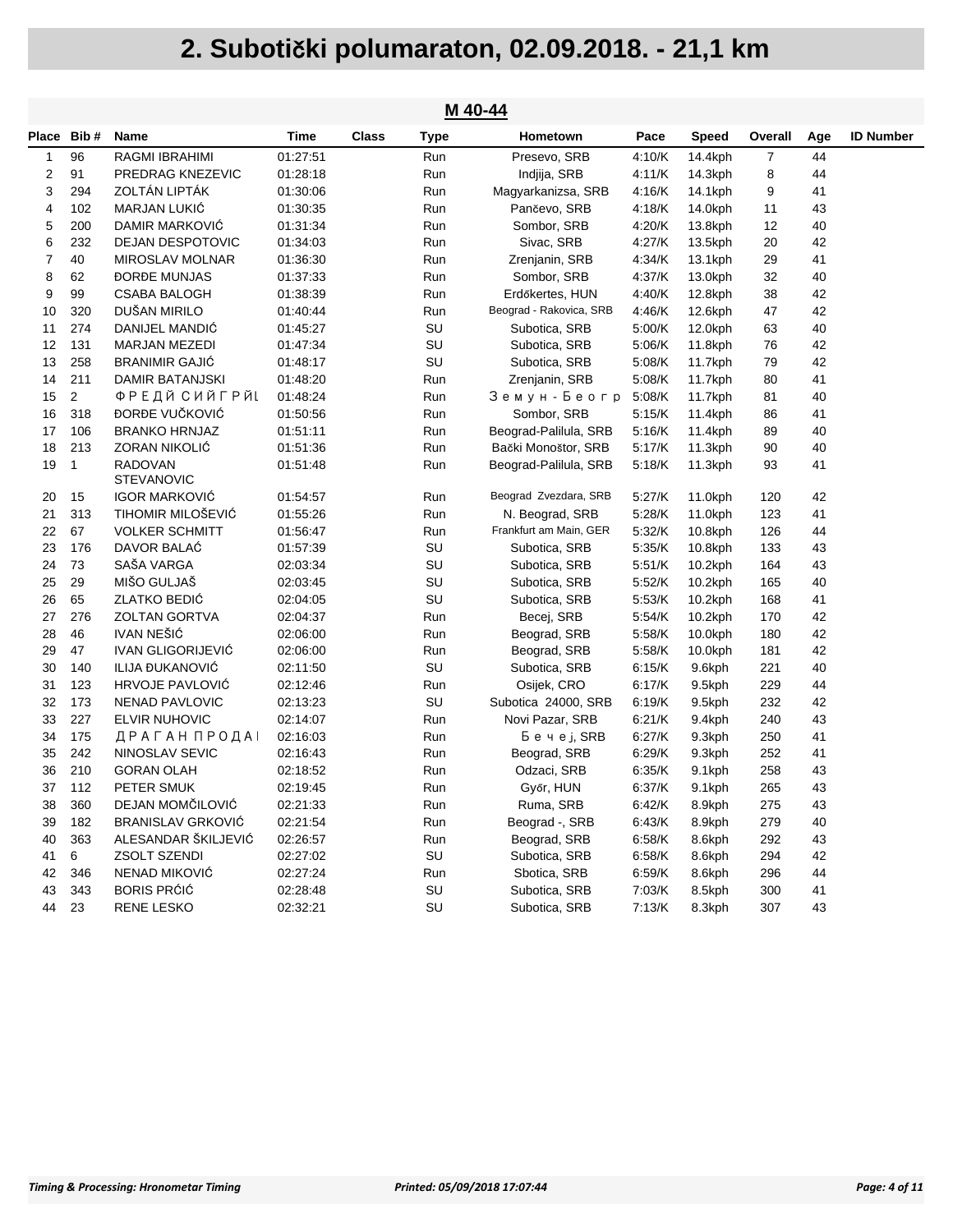|                | M 45-49    |                              |          |              |             |                         |        |              |         |     |                  |  |  |
|----------------|------------|------------------------------|----------|--------------|-------------|-------------------------|--------|--------------|---------|-----|------------------|--|--|
|                | Place Bib# | <b>Name</b>                  | Time     | <b>Class</b> | <b>Type</b> | Hometown                | Pace   | <b>Speed</b> | Overall | Age | <b>ID Number</b> |  |  |
| 1              | 80         | <b>IVAN DULIC</b>            | 01:32:19 |              | SU          | Subotica, SRB           | 4:22/K | 13.7kph      | 15      | 49  |                  |  |  |
| 2              | 199        | <b><i>BURO KRAGULJAC</i></b> | 01:34:27 |              | Run         | Vukovar, CRO            | 4:29/K | 13.4kph      | 24      | 45  |                  |  |  |
| 3              | 212        | <b>ZELJKO PEKOVIC</b>        | 01:34:39 |              | Run         | Titel, SRB              | 4:29/K | 13.4kph      | 26      | 45  |                  |  |  |
| 4              | 114        | PÉTER BRAUN                  | 01:37:18 |              | Run         | Budakalász, HUN         | 4:37/K | 13.0kph      | 31      | 48  |                  |  |  |
| 5              | 19         | RAYMOND HALLAI               | 01:37:45 |              | Run         | Backa Topola, SRB       | 4:38/K | 13.0kph      | 33      | 46  |                  |  |  |
| 6              | 124        | TIHAMÉR OZSVÁR               | 01:38:00 |              | Run         | Čantavir, SRB           | 4:39/K | 12.9kph      | 34      | 49  |                  |  |  |
| $\overline{7}$ | 233        | <b>ENIS ALIU</b>             | 01:40:26 |              | Run         | Presevo, SRB            | 4:46/K | 12.6kph      | 46      | 45  |                  |  |  |
| 8              | 359        | <b>CSABA SZABO</b>           | 01:41:13 |              | Run         | Bocsa, HUN              | 4:48/K | 12.5kph      | 49      | 45  |                  |  |  |
| 9              | 245        | <b>IMRE MÉSZÁROS</b>         | 01:43:17 |              | Run         | Budapest, HUN           | 4:54/K | 12.3kph      | 54      | 47  |                  |  |  |
| 10             | 122        | VIKTOR GÁSPÁR                | 01:44:12 |              | Run         | Budapest, HUN           | 4:56/K | 12.2kph      | 57      | 45  |                  |  |  |
| 11             | 293        | JÓZSEF FARAGÓ                | 01:45:47 |              | Run         | Magyarkanizsa, SRB      | 5.01/K | 12.0kph      | 67      | 45  |                  |  |  |
| 12             | 226        | <b>DRAGAN RAPIĆ</b>          | 01:50:09 |              | SU          | Subotica, SRB           | 5.13/K | 11.5kph      | 83      | 46  |                  |  |  |
| 13             | 149        | <b>DEJAN UBORNJI</b>         | 01:52:30 |              | Run         | Novi Sad, SRB           | 5.20/K | 11.3kph      | 96      | 49  |                  |  |  |
| 14             | 24         | PAVLE PEKOVIĆ                | 01:53:12 |              | Run         | Beograd, SRB            | 5.22/K | 11.2kph      | 103     | 49  |                  |  |  |
| 15             | 351        | MILAN JOVANOVIĆ              | 01:57:03 |              | SU          | Subotica, SRB           | 5.33/K | 10.8kph      | 128     | 48  |                  |  |  |
| 16             | 349        | MODEST DULIĆ                 | 01:57:40 |              | SU          | Subotica, SRB           | 5:35/K | 10.8kph      | 134     | 45  |                  |  |  |
| 17             | 379        | SINIŠA UBOVIĆ                | 01:58:12 |              | Run         | Beograd, SRB            | 5:36/K | 10.7kph      | 135     | 45  |                  |  |  |
| 18             | 146        | <b>GORAN ŽIVANOVIĆ</b>       | 01:58:42 |              | Run         | Kragujevac, SRB         | 5.37/K | 10.7kph      | 141     | 49  |                  |  |  |
| 19             | 172        | <b>ZOLTAN BORI</b>           | 01:59:46 |              | Run         | Szeged, HUN             | 5.41/K | 10.6kph      | 146     | 45  |                  |  |  |
| 20             | 147        | <b>DRAGAN DJURDJEVIC</b>     | 02:05:14 |              | Run         | Dubotica, SRB           | 5.56/K | 10.1kph      | 174     | 47  |                  |  |  |
| 21             | 183        | MIROSLAV LAZOVIĆ             | 02:06:02 |              | Run         | Beograd - Železnik, SRB | 5:58/K | 10.0kph      | 182     | 48  |                  |  |  |
| 22             | 284        | <b>ZELJKO KUJUNDZIC</b>      | 02:07:36 |              | Run         | Wien, AUT               | 6.03/K | 9.9kph       | 189     | 45  |                  |  |  |
| 23             | 377        | ELVIR RAKIPOVIĆ              | 02:08:28 |              | Run         | Osijek, CRO             | 6:05/K | 9.9kph       | 198     | 48  |                  |  |  |
| 24             | 26         | <b>IGOR SKENDEROVIC</b>      | 02:09:00 |              | SU          | Subotica, SRB           | 6.07/K | 9.8kph       | 200     | 46  |                  |  |  |
| 25             | 63         | ALEKSANDAR VUGDELIJA         | 02:09:44 |              | SU          | Subotica, SRB           | 6.09/K | 9.8kph       | 206     | 47  |                  |  |  |
| 26             | 162        | <b>MATIJA HEMI</b>           | 02:10:09 |              | SU          | Subotica, SRB           | 6.10/K | 9.7kph       | 214     | 45  |                  |  |  |
| 27             | 241        | <b>IGOR RADOŠ</b>            | 02:12:01 |              | Run         | Novi Sad, SRB           | 6:15/K | 9.6kph       | 224     | 48  |                  |  |  |
| 28             | 292        | <b>ATTILA SARNYAI</b>        | 02:14:32 |              | Run         | Magyarkanizsa, SRB      | 6.23/K | 9.4kph       | 241     | 46  |                  |  |  |

#### **M 50-54**

| Place | Bib# | Name                                 | Time     | <b>Class</b> | Type | <b>Hometown</b>        | Pace   | Speed      | Overall | Age | <b>ID Number</b> |
|-------|------|--------------------------------------|----------|--------------|------|------------------------|--------|------------|---------|-----|------------------|
| 1     | 323  | <b>MIROSLAV</b><br>RANĐELOVIĆ        | 01:38:40 |              | Run  | Beograd Palilula, SRB  | 4:41/K | 12.8kph    | 39      | 51  |                  |
| 2     | 126  | ZOLTÁN KŐSZEGI                       | 01:40:57 |              | SU   | Subotica, SRB          | 4:47/K | 12.5kph    | 48      | 52  |                  |
| 3     | 373  | DUŠAN MANDIĆ                         | 01:43:02 |              | Run  | Podgorica, MNE         | 4:53/K | $12.3$ kph | 53      | 53  |                  |
| 4     | 130  | <b>ISTVÁN TAMÁS</b><br><b>LENCSE</b> | 01:43:23 |              | Run  | Budapest, HUN          | 4:54/K | $12.2$ kph | 55      | 53  |                  |
| 5     | 217  | <b>OND BAKOS</b>                     | 01:45:51 |              | Run  | Senta, SRB             | 5:01/K | 12.0kph    | 68      | 54  |                  |
| 6     | 142  | MIRKO VOJINOVIĆ                      | 01:47:12 |              | Run  | Pančevo, SRB           | 5:05/K | 11.8kph    | 73      | 52  |                  |
| 7     | 365  | <b>IVICA VUČKOVIĆ</b>                | 01:47:17 |              | Run  | Velika Kopanica, CRO   | 5:05/K | 11.8kph    | 74      | 52  |                  |
| 8     | 347  | ALEKSANDAR MITIĆ                     | 01:47:54 |              | SU   | Subotica, SRB          | 5:07/K | 11.7kph    | 77      | 51  |                  |
| 9     | 372  | ZELJKO GRAOVAC                       | 01:54:29 |              | Run  | Beograd, SRB           | 5:25/K | $11.1$ kph | 113     | 53  |                  |
| 10    | 263  | <b>BRANISLAV SUKNOVIC</b>            | 01:56:48 |              | Run  | Frankfurt am Main, GER | 5:32/K | 10.8kph    | 127     | 54  |                  |
| 11    | 208  | ISTVÁN LÉVAI                         | 01:58:33 |              | Run  | Debrecen, HUN          | 5:37/K | $10.7$ kph | 139     | 50  |                  |
| 12    | 168  | <b>JASMIN KAPETANOVIC</b>            | 02:02:28 |              | SU   | Subotica 24000, SRB    | 5:48/K | $10.3$ kph | 157     | 52  |                  |
| 13    | 88   | LEVENTE DR. SZABÓ                    | 02:04:00 |              | Run  | Budapest, HUN          | 5:53/K | $10.2$ kph | 167     | 50  |                  |
| 14    | 266  | <b>IVAN TORER</b>                    | 02:05:23 |              | Run  | Novi Sad, SRB          | 5:56/K | 10.1kph    | 177     | 53  |                  |
| 15    | 221  | <b>ZOLTAN MOLNAR</b><br><b>GABOR</b> | 02:07:24 |              | Run  | Senta, SRB             | 6:02/K | 9.9kph     | 186     | 50  |                  |
| 16    | 136  | PREDRAG VEJIN                        | 02:13:27 |              | Run  | Apatin, SRB            | 6:19/K | 9.5kph     | 234     | 51  |                  |
| 17    | 108  | NEBOJSA MILJKOVIC                    | 02:21:08 |              | Run  | Beograd, SRB           | 6:41/K | 9.0kph     | 273     | 50  |                  |
| 18    | 364  | PETAR KAJNOVĆ                        | 02:23:23 |              | Run  | Kragujevac, SRB        | 6:48/K | 8.8kph     | 283     | 53  |                  |
| 19    | 302  | LÁSZLÓ ERDÉLYI                       | 02:25:15 |              | SU   | Subotica 24000, SRB    | 6:53/K | 8.7kph     | 285     | 53  |                  |
| 20    | 187  | <b>GABOR ROŽA</b>                    | 02:34:31 |              | SU   | Subotica, SRB          | 7:19/K | 8.2kph     | 311     | 52  |                  |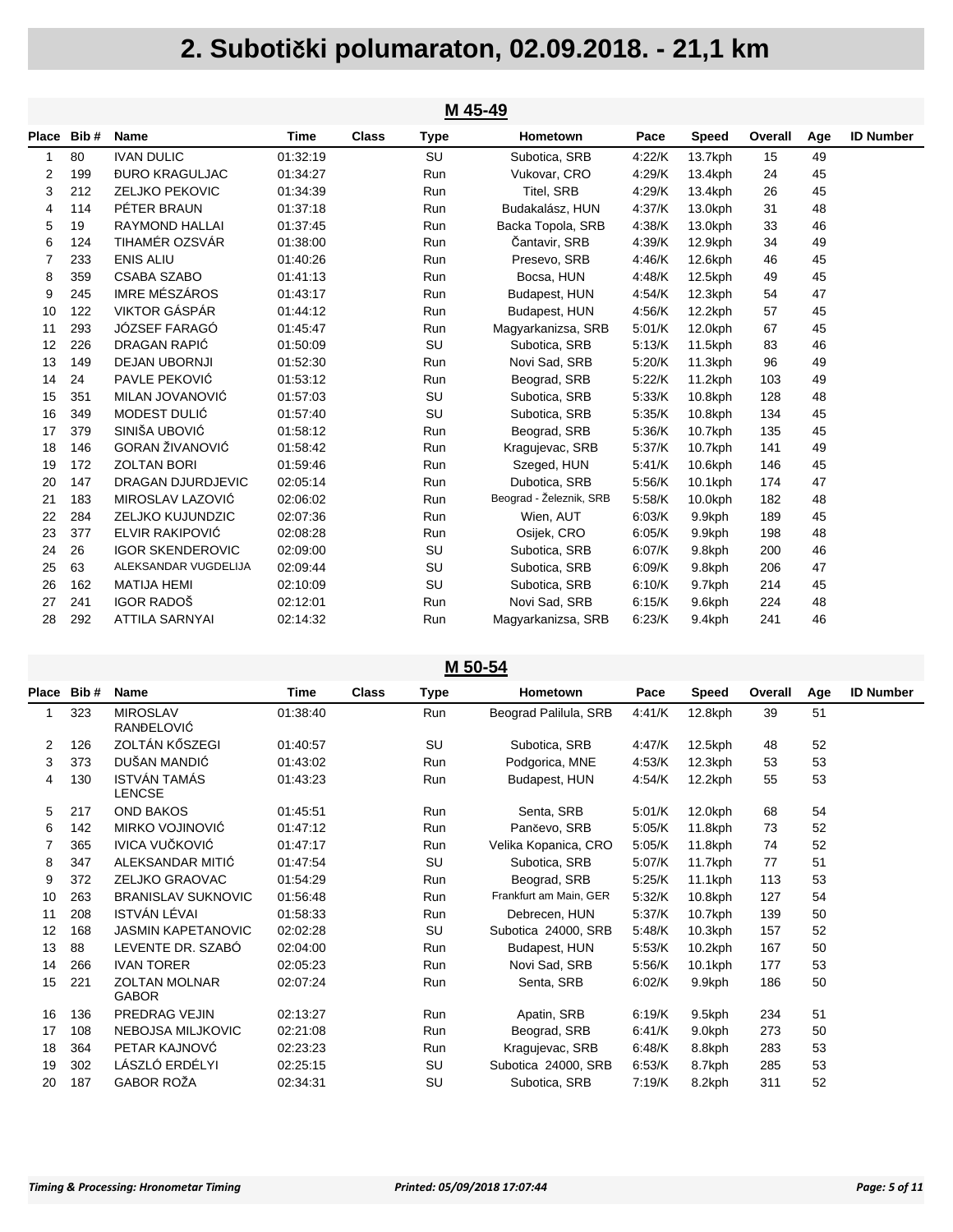|       | M 55-59 |                               |          |              |            |                        |        |              |         |     |                  |  |
|-------|---------|-------------------------------|----------|--------------|------------|------------------------|--------|--------------|---------|-----|------------------|--|
| Place | Bib#    | <b>Name</b>                   | Time     | <b>Class</b> | Type       | Hometown               | Pace   | <b>Speed</b> | Overall | Age | <b>ID Number</b> |  |
|       | 216     | GUSZTÁV SURJÁN                | 01:34:25 |              | <b>Run</b> | Senta, SRB             | 4.28/K | 13.4kph      | 22      | 56  |                  |  |
| 2     | 181     | NOVAK MATARUGA                | 01:37:01 |              | <b>Run</b> | Sremska Mitrovica, SRB | 4:36/K | 13.1kph      | 30      | 56  |                  |  |
| 3     | 153     | <b>DJERDJ TELEKI</b>          | 01:40:01 |              | SU         | Subotica, SRB          | 4:44/K | 12.7kph      | 44      | 55  |                  |  |
| 4     | 158     | RADIVOJ JOCIC                 | 01:44:31 |              | <b>Run</b> | Becei, SRB             | 4:57/K | 12.1kph      | 59      | 59  |                  |  |
| 5     | 330     | <b>ISTVAN VARGA</b>           | 01:54:34 |              | <b>Run</b> | Kecskemét, HUN         | 5:26/K | $11.1$ kph   | 116     | 56  |                  |  |
| 6     | 87      | <b>BOGDAN TRBOJEVIĆ</b>       | 01:56:08 |              | SU         | Subotica, SRB          | 5:30/K | $10.9$ kph   | 124     | 56  |                  |  |
|       | 375     | KHOP BAHADUR<br><b>GURUNG</b> | 01:58:25 |              | <b>Run</b> | Novi Sad, SRB          | 5:37/K | $10.7$ kph   | 137     | 58  |                  |  |
| 8     | 151     | ALEKSANDAR ILIĆ               | 02:00:34 |              | <b>Run</b> | Kraljevo, SRB          | 5:43/K | 10.5kph      | 152     | 56  |                  |  |
| 9     | 120     | LEVENTE GATI                  | 02:01:43 |              | <b>Run</b> | Budapest, HUN          | 5:46/K | 10.4kph      | 154     | 59  |                  |  |
| 10    | 117     | SANDOR NAGY                   | 02:17:39 |              | <b>Run</b> | Debrecen, HUN          | 6:31/K | 9.2kph       | 256     | 59  |                  |  |
| 11    | 45      | ŽELJKO MILENKOVIĆ             | 02:29:05 |              | Run        | Donji Tavankut, SRB    | 7:04/K | 8.5kph       | 301     | 55  |                  |  |

#### **M 60-64**

| Place | Bib# | <b>Name</b>         | Time     | Class | Type       | Hometown            | Pace   | Speed      | Overall | Age | <b>ID Number</b> |
|-------|------|---------------------|----------|-------|------------|---------------------|--------|------------|---------|-----|------------------|
|       | 32   | <b>JANOS VERO</b>   | 01:38:37 |       | SU         | Subotica 2400, SRB  | 4:40/K | 12.8kph    | 37      | 60  |                  |
|       | 177  | <b>MARIJAN BRUS</b> | 01:58:28 |       | <b>Run</b> | Požega, CRO         | 5:37/K | 10.7kph    | 138     | 61  |                  |
|       | 116  | OVE LUND            | 02:02:37 |       | <b>Run</b> | Oslo, NOR           | 5.49/K | $10.3$ kph | 158     | 63  |                  |
| 4     | 104  | <b>GUSTAV RAFAI</b> | 02:09:22 |       | SU         | Subotica, SRB       | 6.08/K | 9.8kph     | 202     | 64  |                  |
| 5     | 270  | BOŠKO JERKOVIĆ      | 02:10:53 |       | <b>Run</b> | Sombor, SRB         | 6:12/K | 9.7kph     | 217     | 63  |                  |
| 6.    | 356  | JÓZSEF ADORJÁN      | 02:11:58 |       | Run        | Paks, HUN           | 6:15/K | 9.6kph     | 223     | 62  |                  |
|       | 125  | LÁSZLÓ KASZA        | 02:12:24 |       | <b>Run</b> | Székesfehérvár. HUN | 6:16/K | 9.6kph     | 226     | 62  |                  |

|            | M 65-69 |                   |          |              |      |                       |        |              |         |     |                  |  |  |  |
|------------|---------|-------------------|----------|--------------|------|-----------------------|--------|--------------|---------|-----|------------------|--|--|--|
| Place Bib# |         | <b>Name</b>       | Time     | <b>Class</b> | Type | Hometown              | Pace   | <b>Speed</b> | Overall | Aae | <b>ID Number</b> |  |  |  |
|            | 152     | VINKO PISAROVIĆ   | 01:51:08 |              | Run  | Požega, CRO           | 5:16/K | 11.4kph      | 88      | 66  |                  |  |  |  |
|            | 215     | DRAGAN ĆIRIĆ      | 01:52:33 |              | SU   | Subotica, SRB         | 5:20/K | 11.2kph      | 98      | 67  |                  |  |  |  |
|            | 161     | MIRKO DUBOVEČAK   | 01:54:18 |              | SU   | Subotica, SRB         | 5:25/K | 11.1kph      | 111     | 68  |                  |  |  |  |
| 4          | 289     | VOJISLAV ĆURULIĆ  | 01:54:34 |              | Run  | Beograd Zvezdara, SRB | 5.26/K | 11.1kph      | 115     | 65  |                  |  |  |  |
| 5          | 317     | RADOVAN RADULOVIĆ | 02:08:54 |              | SU   | Subotica, SRB         | 6.06/K | 9.8kph       | 199     | 66  |                  |  |  |  |

| M 70-74       |       |                       |          |       |            |                 |        |            |         |     |                  |  |
|---------------|-------|-----------------------|----------|-------|------------|-----------------|--------|------------|---------|-----|------------------|--|
| Place         | Bib # | <b>Name</b>           | Time     | Class | Type       | <b>Hometown</b> | Pace   | Speed      | Overall | Age | <b>ID Number</b> |  |
|               | 235   | <b>BOZO STULA</b>     | 01:58:19 |       | <b>Run</b> | Beograd -, SRB  | 5:36/K | 10.7kph    | 136     | 71  |                  |  |
| $\mathcal{P}$ | 207   | ARPAD ŠARKEZI         | 01:59:54 |       | <b>Run</b> | Sombor, SRB     | 5:41/K | 10.6kph    | 147     | 70  |                  |  |
|               | 234   | PREDRAG JANKOVIC      | 02:03:34 |       | <b>Run</b> | Beograd -, SRB  | 5:51/K | $10.2$ kph | 163     | 73  |                  |  |
| 4             | 228   | <b>VUK VUKMIROVIC</b> | 02:14:54 |       | <b>Run</b> | Beograd -, SRB  | 6:24/K | 9.4kph     | 242     | 71  |                  |  |
| 5.            | 369   | MILAN KATATIĆ         | 02:38:08 |       | SU         | Subotica, SRB   | 7:30/K | 8.0kph     | 317     | 70  |                  |  |

|       | <b>Men SU</b> |                       |          |              |      |                     |        |              |         |     |                  |  |  |
|-------|---------------|-----------------------|----------|--------------|------|---------------------|--------|--------------|---------|-----|------------------|--|--|
| Place | Bib#          | <b>Name</b>           | Time     | <b>Class</b> | Type | Hometown            | Pace   | <b>Speed</b> | Overall | Age | <b>ID Number</b> |  |  |
|       | 80            | <b>IVAN DULIC</b>     | 01:32:19 |              | SU   | Subotica, SRB       | 4:22/K | 13.7kph      | 15      | 49  |                  |  |  |
| 2     | 332           | <b>SLAVKO ADAMOV</b>  | 01:35:22 |              | SU   | Subotica, SRB       | 4:31/K | $13.3$ kph   | 27      | 34  |                  |  |  |
| 3     | 32            | <b>JANOS VERO</b>     | 01:38:37 |              | SU   | Subotica 2400, SRB  | 4:40/K | 12.8kph      | 37      | 60  |                  |  |  |
| 4     | 184           | ADAM HELFRIH          | 01:38:49 |              | SU   | Subotica 24000, SRB | 4:41/K | 12.8kph      | 42      | 29  |                  |  |  |
| 5     | 153           | <b>DJERDJ TELEKI</b>  | 01:40:01 |              | SU   | Subotica, SRB       | 4:44/K | 12.7kph      | 44      | 55  |                  |  |  |
| 6     | 126           | ZOLTÁN KŐSZEGI        | 01:40:57 |              | SU   | Subotica, SRB       | 4:47/K | 12.5kph      | 48      | 52  |                  |  |  |
|       | 275           | <b>DEJAN TIKVICKI</b> | 01:42:27 |              | SU   | Subotica, SRB       | 4.51/K | 12.4kph      | 52      | 32  |                  |  |  |
| 8     | 44            | NEMANJA RAJKOVIĆ      | 01:44:36 |              | SU   | Subotica, SRB       | 4:57/K | 12.1kph      | 60      | 29  |                  |  |  |
| 9     | 274           | DANIJEL MANDIĆ        | 01:45:27 |              | SU   | Subotica, SRB       | 5:00/K | 12.0kph      | 63      | 40  |                  |  |  |
| 10    | 288           | <b>NENAD BOGAR</b>    | 01:45:31 |              | SU   | Subotica, SRB       | 5:00/K | 12kph        | 65      | 38  |                  |  |  |
| 11    | 269           | LÁSZLÓ CSORDALICS     | 01:46:12 |              | SU   | Subotica, SRB       | 5:02/K | 11.9kph      | 69      | 30  |                  |  |  |
| 12    | 131           | <b>MARJAN MEZEDI</b>  | 01:47:34 |              | SU   | Subotica, SRB       | 5:06/K | 11.8kph      | 76      | 42  |                  |  |  |
| 13    | 347           | ALEKSANDAR MITIĆ      | 01:47:54 |              | SU   | Subotica, SRB       | 5:07/K | 11.7kph      | 77      | 51  |                  |  |  |
|       |               |                       |          |              |      |                     |        |              |         |     |                  |  |  |

*Timing & Processing: Hronometar Timing Printed: 05/09/2018 17:07:44 Page: 6 of 11*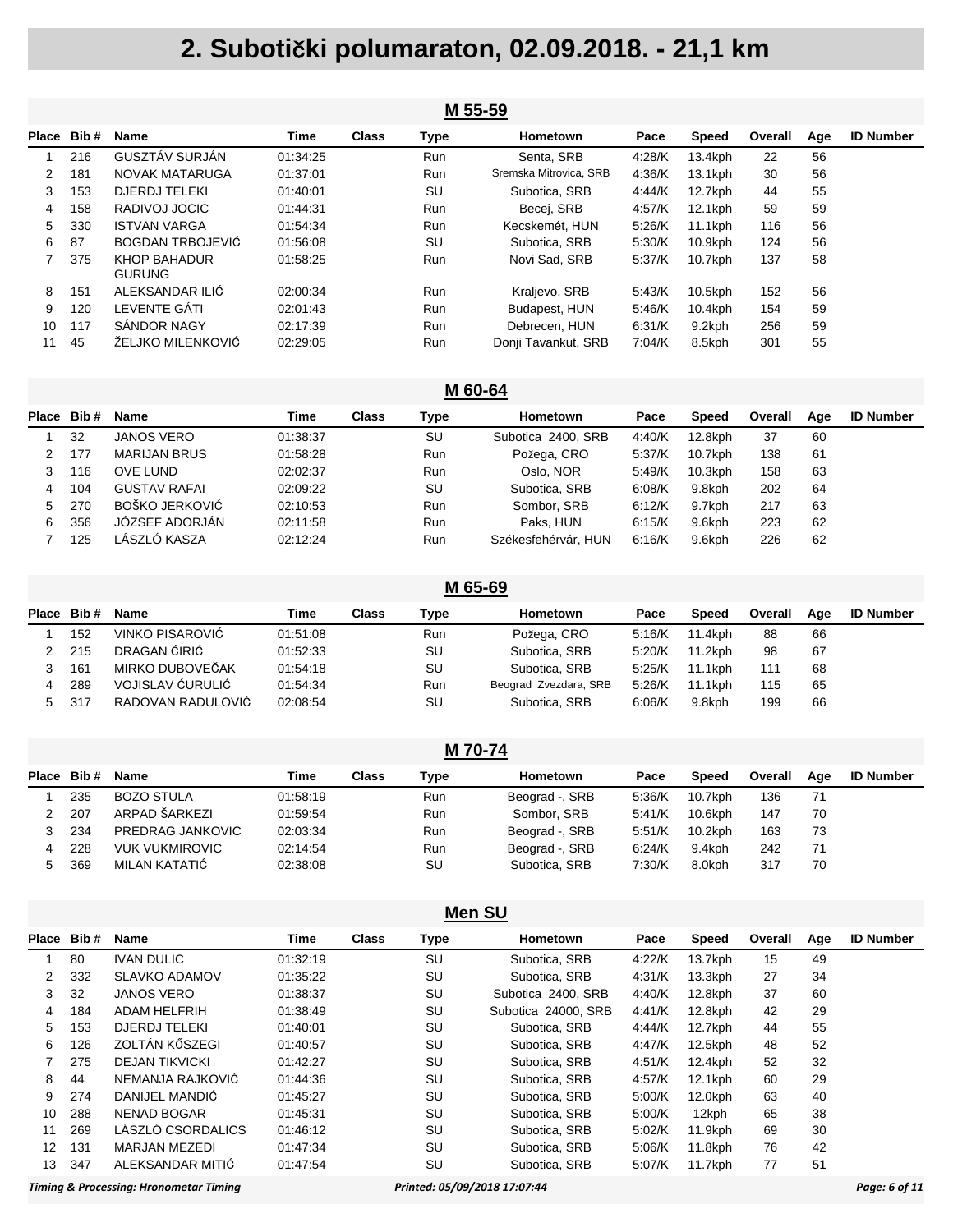| Men SU     |         |                           |             |              |             |                     |        |              |         |     |                  |
|------------|---------|---------------------------|-------------|--------------|-------------|---------------------|--------|--------------|---------|-----|------------------|
| Place Bib# |         | <b>Name</b>               | <b>Time</b> | <b>Class</b> | <b>Type</b> | Hometown            | Pace   | <b>Speed</b> | Overall | Age | <b>ID Number</b> |
| 14         | 258     | <b>BRANIMIR GAJIĆ</b>     | 01:48:17    |              | SU          | Subotica, SRB       | 5:08/K | 11.7kph      | 79      | 42  |                  |
| 15         | 226     | DRAGAN RAPIĆ              | 01:50:09    |              | SU          | Subotica, SRB       | 5:13/K | 11.5kph      | 83      | 46  |                  |
| 16         | 350     | MIRKO KUJUNDŽIĆ           | 01:50:12    |              | SU          | Subotica, SRB       | 5:13/K | 11.5kph      | 84      | 32  |                  |
| 17         | 215     | DRAGAN CIRIC              | 01:52:33    |              | SU          | Subotica, SRB       | 5:20/K | 11.2kph      | 98      | 67  |                  |
| 18         | 43      | DARKO JANKULOVSKI         | 01:52:46    |              | SU          | Subotica, SRB       | 5:21/K | 11.2kph      | 101     | 37  |                  |
| 19         | 52      | MILAN DAKIĆ               | 01:53:57    |              | SU          | Subotica 24000, SRB | 5:24/K | 11.1kph      | 108     | 34  |                  |
| 20         | 191     | <b>BOJAN MILANKOVIĆ</b>   | 01:54:12    |              | SU          | Subotica, SRB       | 5:25/K | 11.1kph      | 109     | 31  |                  |
| 21         | 161     | MIRKO DUBOVEČAK           | 01:54:18    |              | SU          | Subotica, SRB       | 5:25/K | 11.1kph      | 111     | 68  |                  |
| 22         | 135     | FILIP ŠUPUT               | 01:54:37    |              | SU          | Subotica, SRB       | 5:26/K | 11.0kph      | 117     | 20  |                  |
| 23         | 87      | <b>BOGDAN TRBOJEVIĆ</b>   | 01:56:08    |              | SU          | Subotica, SRB       | 5:30/K | 10.9kph      | 124     | 56  |                  |
| 24         | 351     | MILAN JOVANOVIĆ           | 01:57:03    |              | SU          | Subotica, SRB       | 5:33/K | 10.8kph      | 128     | 48  |                  |
| 25         | 30      | <b>ALBERT BOROS</b>       | 01:57:23    |              | SU          | Subotica, SRB       | 5:34/K | 10.8kph      | 132     | 36  |                  |
| 26         | 176     | DAVOR BALAĆ               | 01:57:39    |              | SU          | Subotica, SRB       | 5:35/K | 10.8kph      | 133     | 43  |                  |
| 27         | 349     | MODEST DULIĆ              | 01:57:40    |              | SU          | Subotica, SRB       | 5:35/K | 10.8kph      | 134     | 45  |                  |
| 28         | 48      | NENAD GRKOVIĆ             | 01:58:57    |              | SU          | Subotica, SRB       | 5:38/K | 10.6kph      | 143     | 38  |                  |
| 29         | 168     | <b>JASMIN KAPETANOVIC</b> | 02:02:28    |              | SU          | Subotica 24000, SRB | 5:48/K | 10.3kph      | 157     | 52  |                  |
| 30         | 335     | <b>MOMIR VRANJEŠ</b>      | 02:03:06    |              | SU          | Subotica, SRB       | 5:50/K | 10.3kph      | 161     | 28  |                  |
| 31         | 314     | DAMIR BUBIĆ               | 02:03:10    |              | SU          | Subotica, SRB       | 5:50/K | 10.3kph      | 162     | 32  |                  |
| 32         | 73      | SAŠA VARGA                | 02:03:34    |              | SU          | Subotica, SRB       | 5:51/K | 10.2kph      | 164     | 43  |                  |
| 33         | 29      | MIŠO GULJAŠ               | 02:03:45    |              | SU          | Subotica, SRB       | 5:52/K | 10.2kph      | 165     | 40  |                  |
| 34         | 65      | <b>ZLATKO BEDIĆ</b>       | 02:04:05    |              | SU          | Subotica, SRB       | 5:53/K | 10.2kph      | 168     | 41  |                  |
| 35         | 337     | <b>IGOR VIDIĆ</b>         | 02:05:16    |              | SU          | Subotica, SRB       | 5:56/K | 10.1kph      | 175     | 26  |                  |
| 36         | 339     | <b>ANDRAS CHANYI</b>      | 02:05:24    |              | SU          | Subotica, SRB       | 5:57/K | 10.1kph      | 178     | 37  |                  |
| 37         | 345     | NEMANJA ALEKSIC           | 02:07:25    |              | SU          | Suboica, SRB        | 6.02/K | 9.9kph       | 187     | 18  |                  |
| 38         | 384     | STEVAN PRÓIÓ              | 02:07:26    |              | SU          | Subotica, SRB       | 6.02/K | 9.9kph       | 188     | 19  |                  |
| 39         | 317     | RADOVAN RADULOVIĆ         | 02:08:54    |              | SU          | Subotica, SRB       | 6.06/K | 9.8kph       | 199     | 66  |                  |
| 40         | 26      | <b>IGOR SKENDEROVIC</b>   | 02:09:00    |              | SU          | Subotica, SRB       | 6:07/K | 9.8kph       | 200     | 46  |                  |
| 41         | 64      | ANDOR LUHOVIC             | 02:09:12    |              | SU          | Subotica, SRB       | 6.07/K | 9.8kph       | 201     | 36  |                  |
| 42         | 104     | <b>GUSTAV RAFAI</b>       | 02:09:22    |              | SU          | Subotica, SRB       | 6.08/K | 9.8kph       | 202     | 64  |                  |
| 43         | 25      | TAMAŠ HELFRIH             | 02:09:37    |              | SU          | Subotica, SRB       | 6:09/K | 9.8kph       | 204     | 34  |                  |
| 44         | 63      | ALEKSANDAR VUGDELIJA      | 02:09:44    |              | SU          | Subotica, SRB       | 6.09/K | 9.8kph       | 206     | 47  |                  |
| 45         | 353     | <b>Jb</b> У БИША БЕРЕЊИ   | 02:09:44    |              | SU          | Суботица, SI 6:09/K |        | 9.8kph       | 207     | 18  |                  |
| 46         | 236     | SRDJAN SAULIĆ             | 02:09:49    |              | SU          | Subotica 24000, SRB | 6.09/K | 9.8kph       | 209     | 39  |                  |
| 47         | 259     | <b>DALIBOR HORVACKI</b>   | 02:09:57    |              | SU          | Subotica, SRB       | 6.09/K | 9.7kph       | 210     | 39  |                  |
| 48         | 101     | EMIL LULIĆ                | 02:10:01    |              | SU          | Subotica, SRB       | 6.10/K | 9.7kph       | 211     | 28  |                  |
| 49         | 189     | ANDOR KOZA                | 02:10:01    |              | SU          | Subotica, SRB       | 6.10/K | 9.7kph       | 213     | 34  |                  |
| 50         | 162     | <b>MATIJA HEMI</b>        | 02:10:09    |              | SU          | Subotica, SRB       | 6.10/K | 9.7kph       | 214     | 45  |                  |
| 51         | 140     | ILIJA ĐUKANOVIĆ           | 02:11:50    |              | SU          | Subotica, SRB       | 6.15/K | 9.6kph       | 221     | 40  |                  |
| 52         | 155     | <b>MARTIN JURCEK</b>      | 02:12:50    |              | SU          | Subotica 24000, SRB | 6:18/K | 9.5kph       | 230     | 20  |                  |
| 53         | 173     | NENAD PAVLOVIC            | 02:13:23    |              | SU          | Subotica 24000, SRB | 6:19/K | 9.5kph       | 232     | 42  |                  |
| 54         | 257     | <b>SLOBODAN</b>           | 02:15:20    |              | SU          | Subotica 24000, SRB | 6:25/K | 9.4kph       | 244     | 31  |                  |
|            |         | <b>TODOROVIĆ</b>          |             |              |             |                     |        |              |         |     |                  |
| 55         | 253     | <b>BOJAN VOJNIC TUNIC</b> | 02:15:27    |              | SU          | Subotica, SRB       | 6:25/K | 9.3kph       | 246     | 27  |                  |
| 56         | 252     | NIKOLA LUGONJA            | 02:17:18    |              | SU          | Subotica 24000, SRB | 6:30/K | 9.2kph       | 254     | 20  |                  |
| 57         | 290     | <b>CSABA BIRKAS</b>       | 02:19:36    |              | SU          | Subotica, SRB       | 6:37/K | 9.1kph       | 264     | 32  |                  |
| 58         | 115     | STEVAN MITRIĆ             | 02:21:36    |              | SU          | Subotica, SRB       | 6.43/K | 8.9kph       | 276     | 20  |                  |
| 59         | 352     | ДРАГАН ЗАРИЋ              | 02:21:47    |              | SU          | Суботица, SI 6:43/K |        | 8.9kph       | 278     | 30  |                  |
| 60         | 302     | LÁSZLÓ ERDÉLYI            | 02:25:15    |              | SU          | Subotica 24000, SRB | 6.53/K | 8.7kph       | 285     | 53  |                  |
| 61         | 336     | <b>BRANISLAV LALIĆ</b>    | 02:26:52    |              | SU          | Subotica, SRB       | 6:58/K | 8.6kph       | 291     | 32  |                  |
| 62         | 202     | ŽOLT VINKLER              | 02:27:02    |              | SU          | Subotica, SRB       | 6:58/K | 8.6kph       | 293     | 36  |                  |
| 63         | $\,6\,$ | ZSOLT SZENDI              | 02:27:02    |              | SU          | Subotica, SRB       | 6:58/K | 8.6kph       | 294     | 42  |                  |
| 64         | 343     | <b>BORIS PRÓIÓ</b>        | 02:28:48    |              | SU          | Subotica, SRB       | 7:03/K | 8.5kph       | 300     | 41  |                  |
| 65         | 225     | SZABOLCS BUCKO            | 02:31:30    |              | SU          | Szabadka, SRB       | 7:11/K | 8.4kph       | 304     | 28  |                  |
| 66         | 340     | MIRKO DRAŽIĆ              | 02:31:47    |              | SU          | Subotica, SRB       | 7:12/K | 8.3kph       | 305     | 36  |                  |
| 67         | 23      | <b>RENE LESKO</b>         | 02:32:21    |              | SU          | Subotica, SRB       | 7:13/K | 8.3kph       | 307     | 43  |                  |
| 68         | 243     | DEJAN TOVARIŠIĆ           | 02:32:52    |              | SU          | Subotica, SRB       | 7:15/K | 8.3kph       | 308     | 22  |                  |
| 69         | 187     | GABOR ROŽA                | 02:34:31    |              | SU          | Subotica, SRB       | 7:19/K | 8.2kph       | 311     | 52  |                  |
| 70         | 70      | DUŠKO TOŠIN               | 02:34:40    |              | SU          | Subotica, SRB       | 7:20/K | 8.2kph       | 312     | 30  |                  |
| 71         | 107     | DAVOR SARCEVIC            | 02:37:42    |              | SU          | Subotica, SRB       | 7:28/K | 8.0kph       | 316     | 39  |                  |
| 72         | 369     | MILAN KATATIĆ             | 02:38:08    |              | SU          | Subotica, SRB       | 7:30/K | 8.0kph       | 317     | 70  |                  |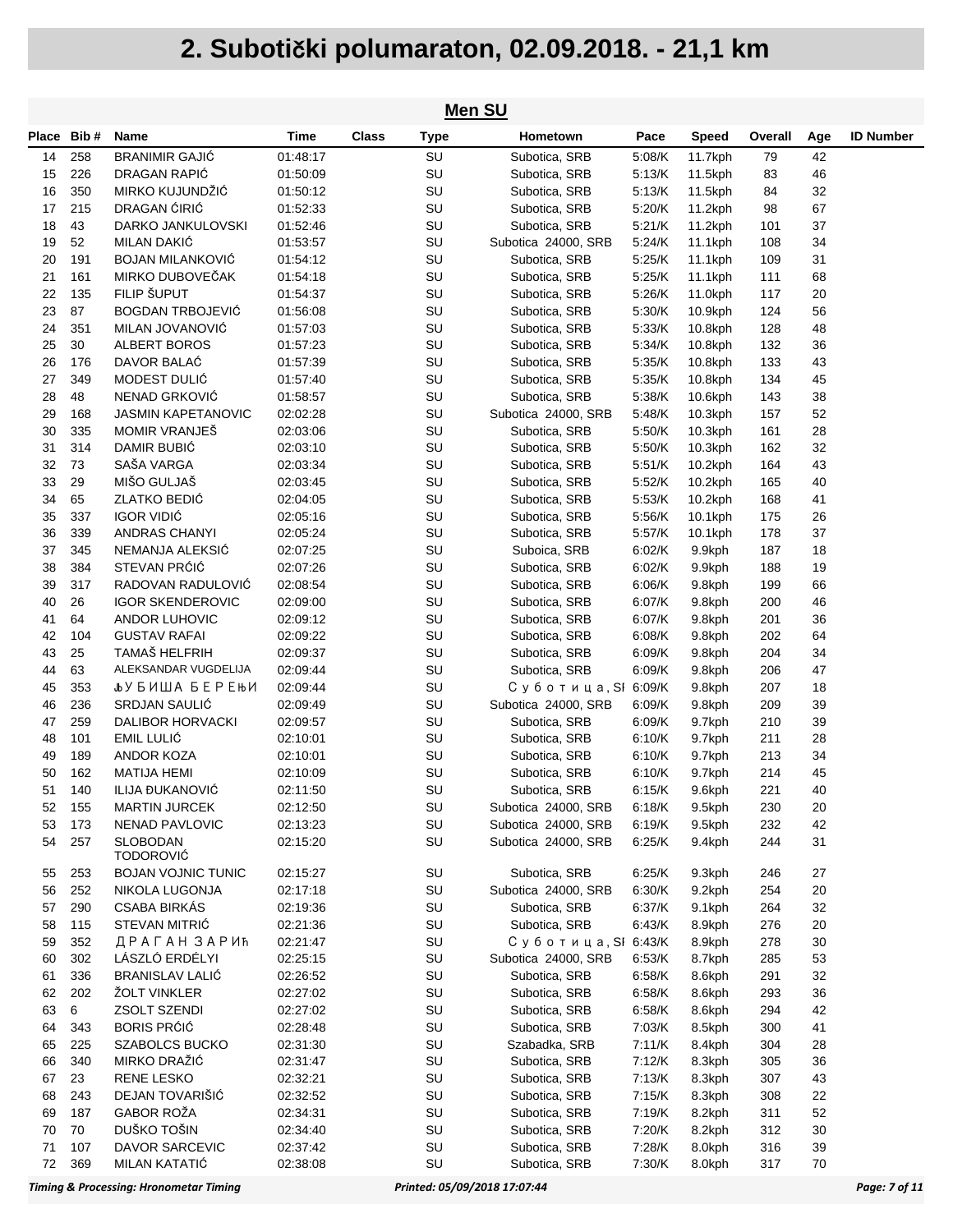| <b>Men SU</b> |     |                       |          |       |      |                     |        |        |         |     |                  |  |
|---------------|-----|-----------------------|----------|-------|------|---------------------|--------|--------|---------|-----|------------------|--|
| Place Bib#    |     | Name                  | Time     | Class | Type | Hometown            | Pace   | Speed  | Overall | Aae | <b>ID Number</b> |  |
| 73            | 286 | DARKO KIRALJ          | 02:38:20 |       | SU   | Subotica 24000, SRB | 7:30/K | 8.0kph | 318     | 38  |                  |  |
| 74            | 154 | TIHOMIR LENDVAI       | 02:42:37 |       | SU   | Subotica, SRB       | 7:42/K | 7.8kph | 327     | 34  |                  |  |
| 75            | 203 | ARNOLD LOSONC         | 02:43:43 |       | SU   | Subotica, SRB       | 7:45/K | 7.7kph | 330     | 31  |                  |  |
| 76            | 303 | <b>MARKO DROPULJA</b> | 02:45:41 |       | SU   | Subotica, SRB       | 7:51/K | 7.6kph | 332     | 25  |                  |  |
| 77            | 287 | BORIS SAULIĆ          | 02:52:14 |       | SU   | Subotica, SRB       | 8:10/K | 7.4kph | 335     | 38  |                  |  |

#### **Women Absolute**

| <b>Place</b> | Bib# | <b>Name</b>                     | Time     | Class | Type | Hometown      | Pace   | <b>Speed</b> | Overall | Aae | <b>ID Number</b> |
|--------------|------|---------------------------------|----------|-------|------|---------------|--------|--------------|---------|-----|------------------|
|              | 308  | NORA TRKLJA                     | 01:27:30 |       | Run  | Beograd, SRB  | 4:09/K | 14.5kph      |         | 29  |                  |
|              | 307  | ALEKSANDRA<br><b>BURKANOVIC</b> | 01:38:19 |       | Run  | Novi Sad, SRB | 4:40/K | 12.9kph      | 35      | 34  |                  |
|              | -57  | JAMANTA ŠAFRANJ                 | 01:43:53 |       | SU   | Subotica, SRB | 4:55/K | 12.2kph      | 56      | 34  |                  |

|   | W 20-24    |                      |          |              |      |                 |        |              |         |     |                  |  |  |  |
|---|------------|----------------------|----------|--------------|------|-----------------|--------|--------------|---------|-----|------------------|--|--|--|
|   | Place Bib# | Name                 | Time     | <b>Class</b> | Type | Hometown        | Pace   | <b>Speed</b> | Overall | Aae | <b>ID Number</b> |  |  |  |
|   | 328        | <b>ISIDORA BAJIĆ</b> | 02:14:01 |              | Run  | Mladenovac, SRB | 6:21/K | 9.4kph       | 239     | 24  |                  |  |  |  |
|   | 68         | <b>EMESE BABI</b>    | 02:30:40 |              | Run  | B.Topola, SRB   | 7:08/K | 8.4kph       | 303     | 23  |                  |  |  |  |
|   | 295        | MILICA KOKOTOVIĆ     | 02:39:21 |              | SU   | Subotica, SRB   | 7:33/K | 7.9kph       | 319     | 24  |                  |  |  |  |
| 4 | 83         | VANJA VUGDELIJA      | 02:52:15 |              | SU   | Subotica, SRB   | 8:10/K | 7.4kph       | 336     | 24  |                  |  |  |  |

|             | W 25-29 |                                         |          |              |            |                    |        |              |         |     |                  |  |  |
|-------------|---------|-----------------------------------------|----------|--------------|------------|--------------------|--------|--------------|---------|-----|------------------|--|--|
| Place Bib # |         | <b>Name</b>                             | Time     | <b>Class</b> | Type       | Hometown           | Pace   | <b>Speed</b> | Overall | Age | <b>ID Number</b> |  |  |
|             | 77      | VISNJA TRUDIĆ                           | 01:52:32 |              | <b>Run</b> | Beograd, SRB       | 5:20/K | $11.3$ kph   | 97      | 27  |                  |  |  |
| 2           | 206     | ODOBAŠIĆ TIJANA                         | 01:59:56 |              | Run        | Sombor, SRB        | 5:41/K | 10.6kph      | 148     | 29  |                  |  |  |
| 3           | 79      | ÁGNES RUZSA                             | 02:01:44 |              | SU         | Subotica, SRB      | 5:46/K | 10.4kph      | 155     | 25  |                  |  |  |
| 4           | 344     | NEVENA TOPLIČIĆ                         | 02:06:44 |              | Run        | Beograd Zemun, SRB | 6:00/K | $10.0$ kph   | 184     | 26  |                  |  |  |
| 5           | 214     | MILANA MARIČIĆ                          | 02:15:59 |              | Run        | Zrenjanin, SRB     | 6:27/K | 9.3kph       | 249     | 25  |                  |  |  |
| 6           | 268     | IVANA MARKOVIĆ                          | 02:18:22 |              | SU         | Subotica, SRB      | 6:33/K | 9.2kph       | 257     | 25  |                  |  |  |
|             | 285     | VASILIJA JOKSIMOVIC                     | 02:19:13 |              | Run        | Beograd, SRB       | 6.36/K | 9.1kph       | 263     | 25  |                  |  |  |
| 8           | 361     | ANNA KOVACS                             | 02:26:41 |              | Run        | Szeged, HUN        | 6:57/K | 8.6kph       | 290     | 28  |                  |  |  |
| 9           | 231     | TATJANA DIMITRIJEVIĆ                    | 02:39:45 |              | SU         | Subotica. SRB      | 7:34/K | 7.9kph       | 321     | 29  |                  |  |  |
| 10          | 357     | MILICA BEBIĆ                            | 02:40:10 |              | SU         | Subotica, SRB      | 7:35/K | 7.9kph       | 323     | 29  |                  |  |  |
| 11          | 296     | <b>ARELENA PETRIK</b><br><b>POPOVIĆ</b> | 02:45:46 |              | SU         | Subotica, SRB      | 7:51/K | 7.6kph       | 333     | 26  |                  |  |  |
| 12          | 66      | JELENA ĐOGIĆ                            | 02:48:12 |              | SU         | Subotica, SRB      | 7:58/K | 7.5kph       | 334     | 29  |                  |  |  |
| 13          | 179     | SANELA VLAHOVIC                         | 02:52:52 |              | SU         | Subtica, SRB       | 8:12/K | 7.3kph       | 338     | 27  |                  |  |  |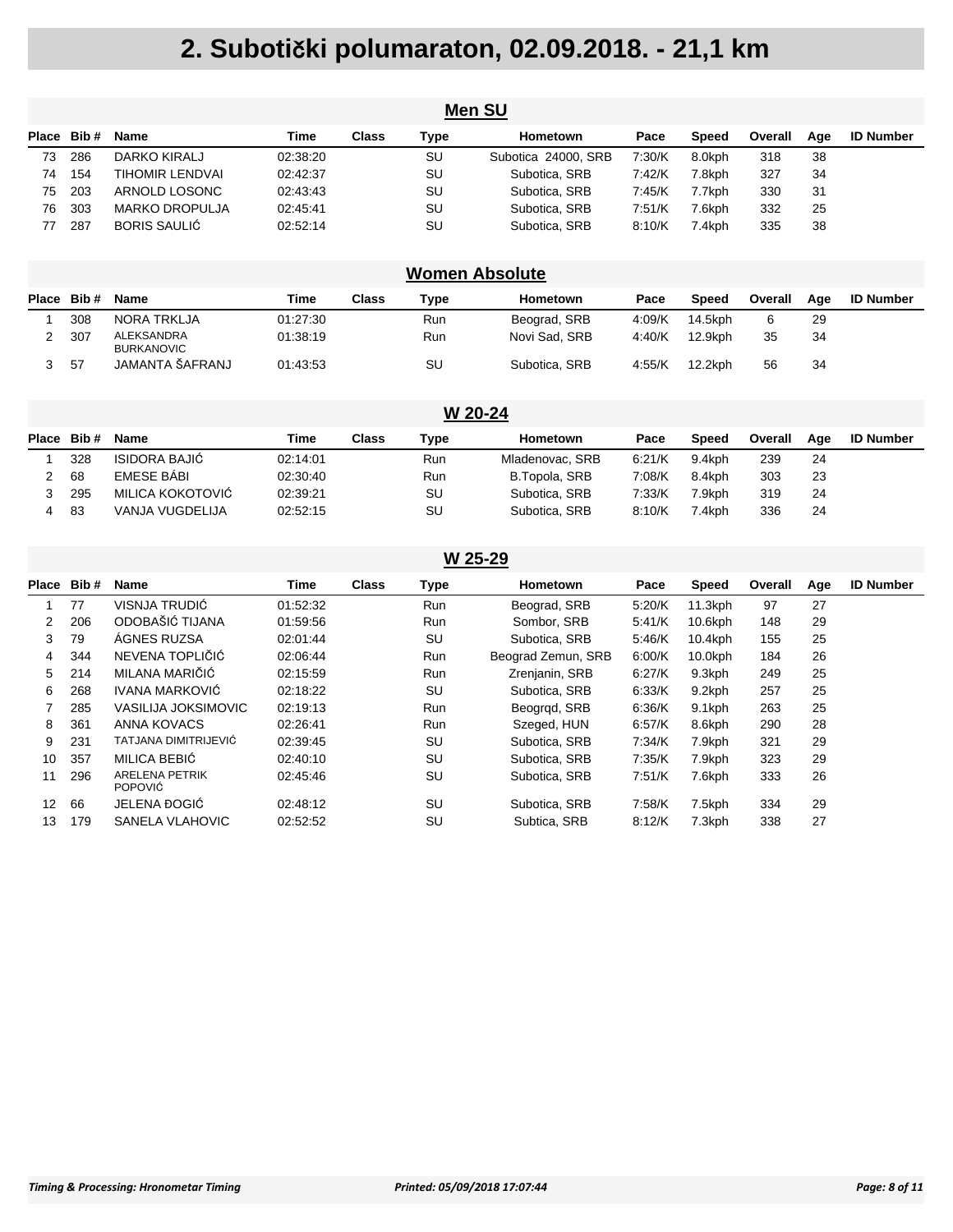|    | W 30-34    |                                      |          |              |             |                             |        |              |         |     |                  |  |  |
|----|------------|--------------------------------------|----------|--------------|-------------|-----------------------------|--------|--------------|---------|-----|------------------|--|--|
|    | Place Bib# | <b>Name</b>                          | Time     | <b>Class</b> | <b>Type</b> | Hometown                    | Pace   | <b>Speed</b> | Overall | Age | <b>ID Number</b> |  |  |
| -1 | 254        | TAMARA GRČKI                         | 01:48:10 |              | SU          | Subotica, SRB               | 5:08/K | 11.7kph      | 78      | 30  |                  |  |  |
| 2  | 18         | SANJA VASIĆ                          | 01:52:12 |              | SU          | Subotica, SRB               | 5:19/K | 11.3kph      | 95      | 32  |                  |  |  |
| 3  | 248        | <b>IZABELLA NAGY</b>                 | 01:53:46 |              | Run         | Budapest - Csantavér, HUN   | 5.23/K | 11.1kph      | 107     | 34  |                  |  |  |
| 4  | 150        | DUŠICA VILOV                         | 01:56:42 |              | SU          | Subotica, SRB               | 5.32/K | 10.8kph      | 125     | 30  |                  |  |  |
| 5  | 36         | <b>IVANA BUDINSKI</b>                | 01:59:06 |              | Run         | Ruski Krstur, SRB           | 5.39/K | 10.6kph      | 144     | 31  |                  |  |  |
| 6  | 3          | MILICA STOJŠIĆ                       | 01:59:24 |              | Run         | Novi Sad, SRB               | 5.39/K | 10.6kph      | 145     | 34  |                  |  |  |
| 7  | 261        | <b>IVANA MARGETIĆ</b>                | 02:00:15 |              | SU          | Subotica, SRB               | 5.42/K | 10.5kph      | 150     | 33  |                  |  |  |
| 8  | 368        | MAJA VUKIĆEVĆ                        | 02:00:27 |              | Run         | Beogra, SRB                 | 5:42/K | 10.5kph      | 151     | 33  |                  |  |  |
| 9  | 178        | <b>BOJANA MARIĆ</b>                  | 02:00:35 |              | Run         | Sombor, SRB                 | 5.43/K | 10.5kph      | 153     | 34  |                  |  |  |
| 10 | 264        | <b>ANETT KELEMEN</b>                 | 02:02:41 |              | Run         | Pilisvörösvár, HUN          | 5.49/K | $10.3$ kph   | 159     | 31  |                  |  |  |
| 11 | 278        | <b>SANJA GORTVA</b>                  | 02:05:19 |              | Run         | Becej, SRB                  | 5:56/K | 10.1kph      | 176     | 34  |                  |  |  |
| 12 | 4          | ANNA MÁRKI                           | 02:10:01 |              | SU          | Subotica, SRB               | 6:10/K | 9.7kph       | 212     | 30  |                  |  |  |
| 13 | 255        | <b>IVANA KOSTIC</b>                  | 02:13:59 |              | Run         | Beograd - Mirijevo110, SRB  | 6:21/K | 9.5kph       | 238     | 33  |                  |  |  |
| 14 | 10         | MILICA VUČETIĆ                       | 02:15:22 |              | Run         | Beograd, SRB                | 6.25/K | 9.4kph       | 245     | 33  |                  |  |  |
| 15 | 297        | OLIVERA ŠURDIĆ                       | 02:17:00 |              | Run         | Vozdovac-Beograd, SRB       | 6:30/K | 9.2kph       | 253     | 32  |                  |  |  |
| 16 | 9          | NATAŠA PRĆIĆ                         | 02:19:04 |              | SU          | Subotica, SRB               | 6:35/K | 9.1kph       | 259     | 31  |                  |  |  |
| 17 | 277        | ANETTE DEÁK                          | 02:19:09 |              | Run         | Szeged, HUN                 | 6:36/K | 9.1kph       | 260     | 32  |                  |  |  |
| 18 | 118        | <b>MILENA SIMIC</b>                  | 02:20:22 |              | Run         | Beograd, SRB                | 6:39/K | 9.0kph       | 268     | 32  |                  |  |  |
| 19 | 127        | <b>CSILLA PAPP</b>                   | 02:21:31 |              | Run         | Male Pijace, SRB            | 6.42/K | 8.9kph       | 274     | 30  |                  |  |  |
| 20 | 224        | <b>ADRIENN BACSI</b>                 | 02:21:42 |              | SU          | Subotica, SRB               | 6:43/K | 8.9kph       | 277     | 31  |                  |  |  |
| 21 | 165        | <b>BRANISLAVA</b><br><b>STEPANOV</b> | 02:25:22 |              | Run         | Bečei, SRB                  | 6:53/K | 8.7kph       | 287     | 33  |                  |  |  |
| 22 | 85         | <b>TATJANA RADIVOJEVIC</b>           | 02:25:25 |              | Run         | Beograd-Vracar, SRB         | 6:53/K | 8.7kph       | 288     | 32  |                  |  |  |
| 23 | 103        | <b>GORANA PIVLJANIN</b>              | 02:29:21 |              | Run         | Beograd - Novi Beograd, SRB | 7:05/K | 8.5kph       | 302     | 31  |                  |  |  |
| 24 | 282        | ADEL ALAKER                          | 02:33:25 |              | SU          | Subotica 24000, SRB         | 7:16/K | 8.3kph       | 310     | 33  |                  |  |  |
| 25 | 59         | MÁRIA KUCSERA                        | 02:43:16 |              | Run         | Deszk, HUN                  | 7:44/K | 7.8kph       | 329     | 31  |                  |  |  |
| 26 | 310        | <b>KATARINA</b><br><b>DJORDJEVIC</b> | 02:45:25 |              | SU          | Subotica 24000, SRB         | 7:50/K | 7.7kph       | 331     | 33  |                  |  |  |
| 27 | 378        | LJILJANA NAĐ MAGLAJČIĆ               | 02:52:49 |              | SU          | Subotica, SRB               | 8:11/K | 7.3kph       | 337     | 31  |                  |  |  |

#### **W 35-39**

| Place | Bib#           | Name                                 | Time     | <b>Class</b> | Type       | Hometown                  | Pace   | <b>Speed</b> | Overall | Age | <b>ID Number</b> |
|-------|----------------|--------------------------------------|----------|--------------|------------|---------------------------|--------|--------------|---------|-----|------------------|
|       | 156            | ANDELIJA<br><b>OGNJANOVIĆ</b>        | 02:07:01 |              | Run        | Jagodina, SRB             | 6:01/K | $10.0$ kph   | 185     | 35  |                  |
| 2     | 110            | <b>BRANKA SRETENOVIC</b>             | 02:08:11 |              | Run        | Beograd-Voždovac, SRB     | 6.04/K | 9.9kph       | 193     | 37  |                  |
| 3     | 220            | BRANKA VELIČKOVIĆ                    | 02:08:27 |              | <b>Run</b> | Novi Sad, SRB             | 6.05/K | 9.9kph       | 196     | 37  |                  |
| 4     | 93             | MARINA VIDAKOVIĆ                     | 02:11:56 |              | Run        | Obrenovac, SRB            | 6:15/K | 9.6kph       | 222     | 36  |                  |
| 5     | 113            | DIJANA ŠARČEVIĆ                      | 02:12:23 |              | SU         | Subotica, SRB             | 6:16/K | 9.6kph       | 225     | 39  |                  |
| 6     | 311            | DRAGANA TABAKOVIC                    | 02:13:06 |              | SU         | Suboica, SRB              | 6:18/K | 9.5kph       | 231     | 36  |                  |
| 7     | $\overline{7}$ | NEVENA POPOVIĆ                       | 02:13:57 |              | <b>Run</b> | Vozdovac-Beograd, SRB     | 6:21/K | 9.5kph       | 236     | 38  |                  |
| 8     | 31             | TIJANA RADULOVIĆ                     | 02:13:58 |              | Run        | Beograd Novi Beograd, SRB | 6:21/K | 9.5kph       | 237     | 39  |                  |
| 9     | 61             | SONJA OROS                           | 02:15:14 |              | SU         | Subotica, SRB             | 6:25/K | 9.4kph       | 243     | 39  |                  |
| 10    | 280            | <b>NADA BUNDIC</b>                   | 02:20:19 |              | SU         | Subotica, SRB             | 6:39/K | 9.0kph       | 267     | 39  |                  |
| 11    | 279            | <b>GORANA</b><br><b>FRANCIŠKOVIĆ</b> | 02:26:41 |              | SU         | Subotica, SRB             | 6:57/K | 8.6kph       | 289     | 38  |                  |
| 12    | 281            | <b>GABRIELA MIKOVIC</b>              | 02:27:24 |              | SU         | Subotica, SRB             | 6:59/K | 8.6kph       | 295     | 38  |                  |
| 13    | 144            | IVANA ČUKOVIĆ                        | 02:33:02 |              | Run        | Djurdjin, SRB             | 7:15/K | 8.3kph       | 309     | 36  |                  |
| 14    | 41             | JELENA VESIĆ                         | 02:42:36 |              | SU         | Subotica, SRB             | 7:42/K | 7.8kph       | 326     | 35  |                  |
| 15    | 180            | <b>ANA POPOVIC</b>                   | 03:00:42 |              | SU         | Subtica, SRB              | 8:34/K | 7.0kph       | 340     | 36  |                  |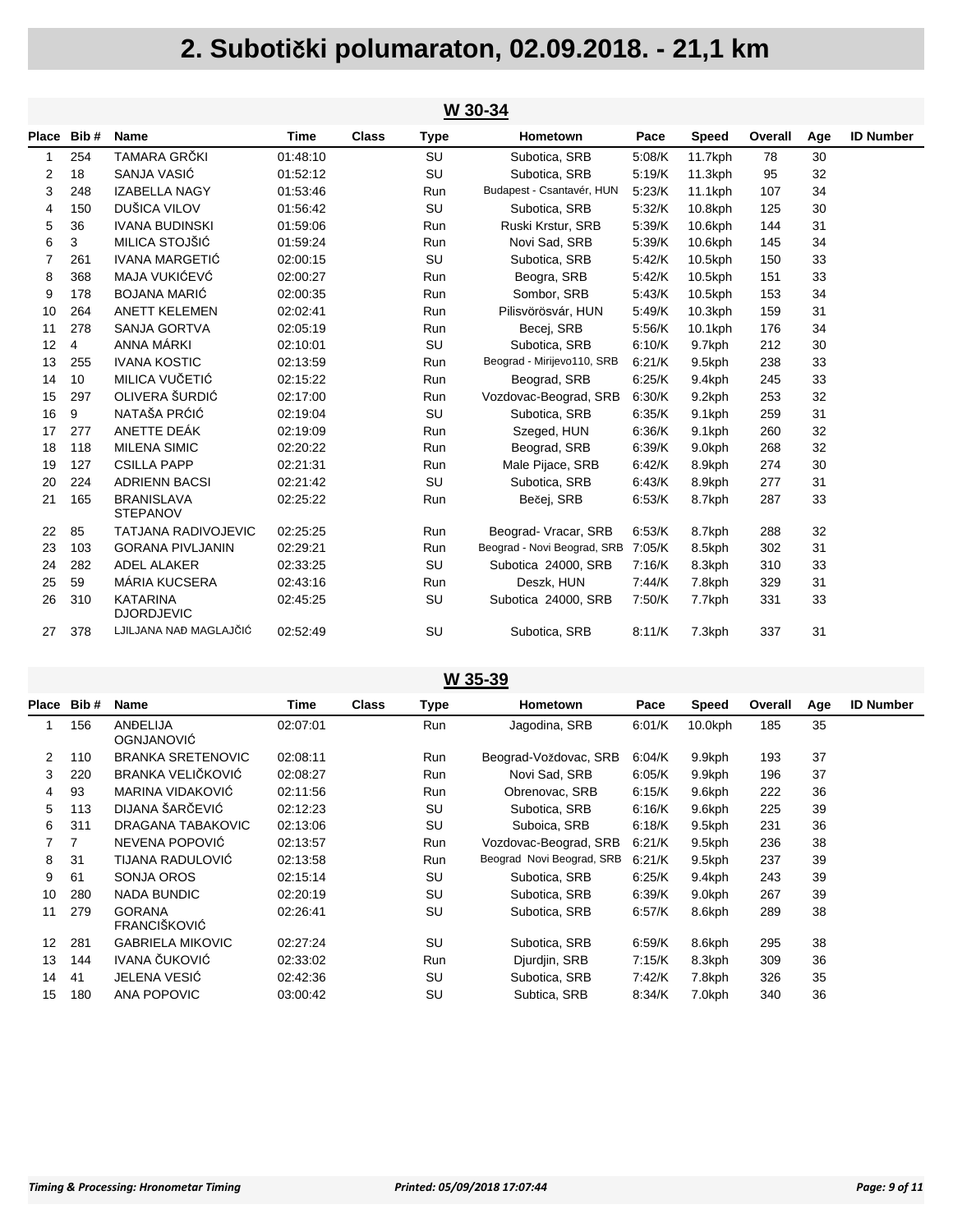|              | W 40-44 |                        |          |              |            |                     |        |         |         |     |                  |  |  |
|--------------|---------|------------------------|----------|--------------|------------|---------------------|--------|---------|---------|-----|------------------|--|--|
| <b>Place</b> | Bib#    | <b>Name</b>            | Time     | <b>Class</b> | Type       | Hometown            | Pace   | Speed   | Overall | Age | <b>ID Number</b> |  |  |
|              | 262     | ANA BARAŠEVIĆ          | 02:00:14 |              | SU         | Subotica 24000, SRB | 5:42/K | 10.5kph | 149     | 43  |                  |  |  |
| 2            | 58      | TAMARA RNJAK           | 02:07:45 |              | Run        | Sombor, SRB         | 6.03/K | 9.9kph  | 190     | 41  |                  |  |  |
| 3            | 247     | <b>ZORICA MILUTIN</b>  | 02:08:09 |              | <b>Run</b> | Sombor, SRB         | 6:04/K | 9.9kph  | 192     | 43  |                  |  |  |
| 4            | 14      | JASNA MILOŠEVIĆ        | 02:11:08 |              | SU         | Subotica, SRB       | 6:13/K | 9.7kph  | 218     | 40  |                  |  |  |
| 5            | 157     | <b>JUDIT TIMAR</b>     | 02:12:24 |              | Run        | Székesfehérvár. HUN | 6:16/K | 9.6kph  | 227     | 43  |                  |  |  |
| 6.           | 271     | KAROLINA MADARAS       | 02:19:12 |              | Run        | Palic. SRB          | 6.36/K | 9.1kph  | 261     | 42  |                  |  |  |
|              | 109     | <b>JELENA PAUNOVIC</b> | 02:21:08 |              | <b>Run</b> | Beograd, SRB        | 6:41/K | 9.0kph  | 272     | 40  |                  |  |  |
| 8            | 223     | MARINA PAREŽANIN       | 02:27:55 |              | SU         | Subotica 24000, SRB | 7:01/K | 8.6kph  | 297     | 41  |                  |  |  |
| 9            | 53      | MAJA BODROŽIĆ          | 02:28:33 |              | <b>Run</b> | Sombor, SRB         | 7:02/K | 8.5kph  | 299     | 42  |                  |  |  |
| 10           | 129     | JASMINA DAMJANOVIĆ     | 02:39:35 |              | Run        | Sombor, SRB         | 7:34/K | 7.9kph  | 320     | 41  |                  |  |  |
| 11           | 304     | BOJANA FAZEKAŠ         | 02:56:49 |              | SU         | Subotica, SRB       | 8:23/K | 7.2kph  | 339     | 40  |                  |  |  |

#### **W 45-49**

| <b>Place</b> | Bib# | <b>Name</b>                  | Time     | Class | Type       | Hometown                | Pace   | Speed      | Overall | Aae | <b>ID Number</b> |
|--------------|------|------------------------------|----------|-------|------------|-------------------------|--------|------------|---------|-----|------------------|
|              | 20   | MARTINA POLJAKOVIC           | 01:50:24 |       | SU         | Subotica, SRB           | 5:14/K | 11.5kph    | 85      | 49  |                  |
| 2            | 89   | ÁGNES GERÁNÉ                 | 01:51:39 |       | <b>Run</b> | Kecskemét, HUN          | 5:17/K | $11.3$ kph | 92      | 47  |                  |
|              | 348  | JUDIT BARANTAI               | 01:58:36 |       | <b>Run</b> | Budapest, HUN           | 5:37/K | 10.7kph    | 140     | 49  |                  |
| 4            | 86   | SZILVIA DR. FÉNYESI          | 02:05:35 |       | <b>Run</b> | Budapest, HUN           | 5:57/K | 10.1kph    | 179     | 48  |                  |
| 5.           | 249  | <b>KRISZTINA MILODANOVIC</b> | 02:15:54 |       | SU         | Szabadka, SRB           | 6:26/K | 9.3kph     | 248     | 49  |                  |
| 6.           | 244  | DUŠANKA SUBOTIĆ              | 02:37:31 |       | Run        | Sremskka Mitrovica, SRB | 7:28/K | 8.0kph     | 315     | 45  |                  |

| W 50-54 |             |                            |          |              |            |                   |        |            |         |     |                  |
|---------|-------------|----------------------------|----------|--------------|------------|-------------------|--------|------------|---------|-----|------------------|
|         | Place Bib # | <b>Name</b>                | Time     | <b>Class</b> | Type       | Hometown          | Pace   | Speed      | Overall | Age | <b>ID Number</b> |
|         | 11          | <b>ERIKA HAKSZER</b>       | 01:44:27 |              | <b>Run</b> | Komló, HUN        | 4:57/K | 12.1kph    | 58      | 54  |                  |
| 2       | 358         | ANIKO JABLAN               | 01:53:23 |              | <b>Run</b> | Bačka Topola, SRB | 5:22/K | 11.2kph    | 104     | 51  |                  |
| 3       | 60          | ERIKA POLJAKOVIĆ NAĐ       | 02:04:45 |              | <b>Run</b> | Čantavir, SRB     | 5:55/K | $10.1$ kph | 171     | 50  |                  |
| 4       | 374         | <b>TATJANA GRBOVIC</b>     | 02:08:26 |              | <b>Run</b> | Novi Sad, SRB     | 6:05/K | 9.9kph     | 195     | 51  |                  |
| 5       | 133         | <b>BENE SAROLTA</b>        | 02:09:25 |              | <b>Run</b> | Kővágószőlős, HUN | 6:08/K | 9.8kph     | 203     | 51  |                  |
| 6       | 39          | LIDIJA PETROVIĆ            | 02:17:20 |              | <b>Run</b> | Beograd, SRB      | 6:30/K | 9.2kph     | 255     | 54  |                  |
|         | 49          | <b>BILJANA VEZMAR</b>      | 02:28:32 |              | <b>Run</b> | Sombor, SRB       | 7:02/K | 8.5kph     | 298     | 50  |                  |
| 8       | 167         | OLJA DURBABA               | 02:37:00 |              | <b>Run</b> | N. Beograd, SRB   | 7:26/K | 8.1kph     | 314     | 51  |                  |
| 9       | 13          | NATAŠA DELIBAŠIĆ           | 02:40:22 |              | <b>Run</b> | Novi Beograd, SRB | 7:36/K | 7.9kph     | 324     | 51  |                  |
| 10      | 312         | ŽAKLINA KLEMEN<br>MITROVIĆ | 02:42:28 |              | <b>Run</b> | Novi Sad, SRB     | 7:42/K | 7.8kph     | 325     | 51  |                  |

#### **W 55+**

| Place | Bib# | <b>Name</b>                          | Time     | Class | Type       | Hometown       | Pace      | <b>Speed</b> | Overall | Aae | <b>ID Number</b> |
|-------|------|--------------------------------------|----------|-------|------------|----------------|-----------|--------------|---------|-----|------------------|
|       | 329  | MAGDOLNA T.NAGY                      | 01:55:23 |       | <b>Run</b> | Kecskemét, HUN | 5.28/K    | 11.0kph      | 122     | 64  |                  |
|       | 159  | SZILVIA MÁHONFAI                     | 02:12:37 |       | <b>Run</b> | Pécs. HUN      | 6.17/K    | 9.5kph       | 228     | 55  |                  |
|       | 272  | EDIT TANCOS                          | 02:19:12 |       | <b>Run</b> | Palic. SRB     | 6.36/K    | $9.1$ kph    | 262     | 56  |                  |
|       | 273  | <b>ZORICA VUKOV</b>                  | 02:22:13 |       | Run        | Palic. SRB     | $6.44$ /K | 8.9kph       | 280     | 59  |                  |
| 5.    | 316  | <b>EDIT TRUNGEL</b><br><b>MEŠTER</b> | 02:23:25 |       | SU         | Subotica, SRB  | 6.48/K    | 8.8kph       | 284     | 58  |                  |